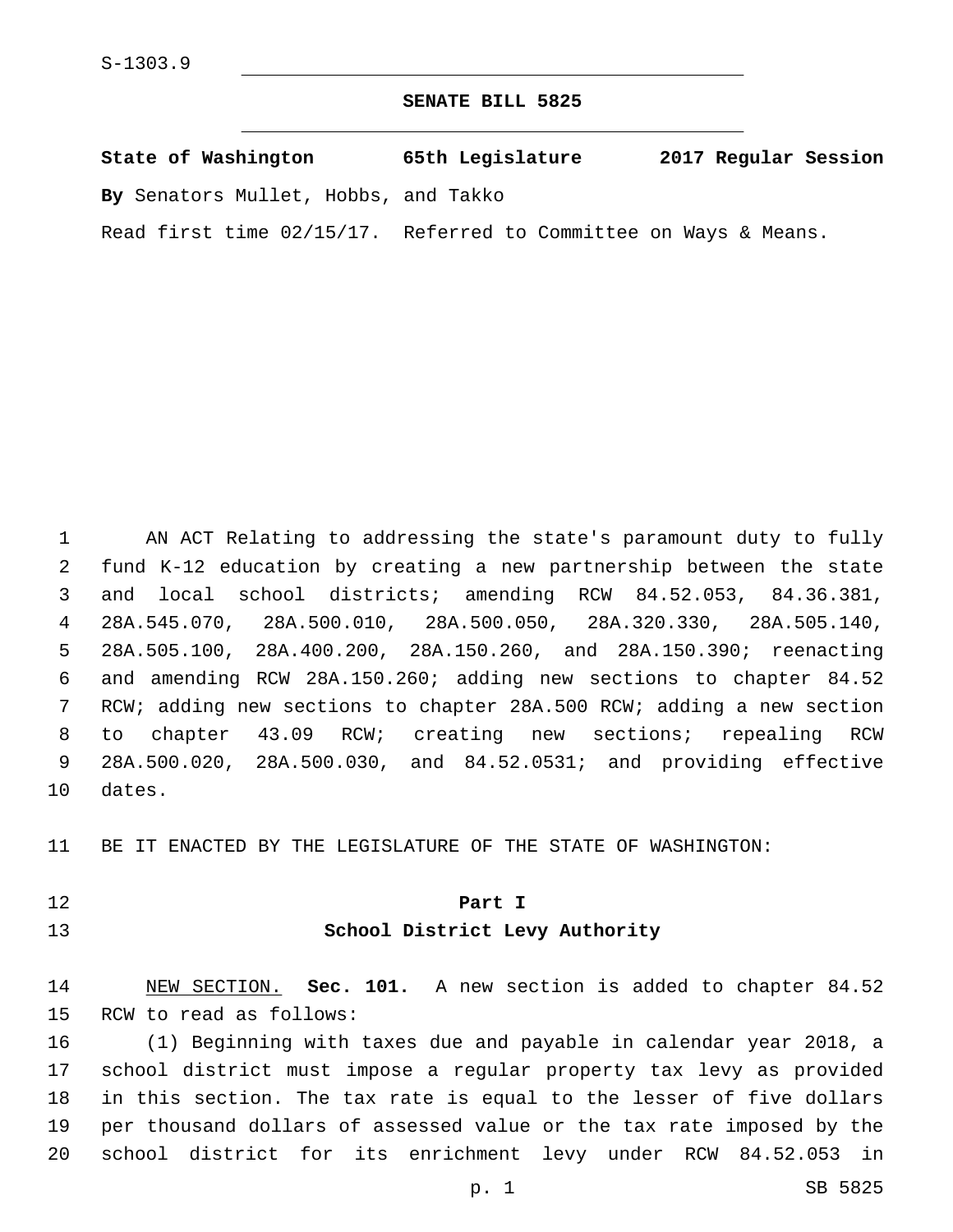calendar year 2017 and further reduced, at the discretion of the school district, by an amount necessary to reflect all or part of the state funds provided under section 204 of this act.

 (2) The county treasurer shall remit the tax to the state as provided under RCW 84.56.280. Taxes required under this section must be deposited in the local school district property tax account hereby created in the state treasury. All taxes deposited in the local school district property tax account and all earnings of investments of balances in the local school district property tax account must be credited to the account and distributed to the school districts on a 11 monthly basis.

 (3) A school district must use the proceeds under this section only for expenditures related to the school district's program of 14 basic education.

 NEW SECTION. **Sec. 102.** A new section is added to chapter 84.52 16 RCW to read as follows:

 (1) Except as otherwise provided in this section, the maximum dollar amount which may be levied by or for any school district for an enrichment levy is the annual average full-time equivalent students within the school district multiplied by the per pupil 21 limit.

 (2) This section applies to school district enrichment levies due 23 and payable beginning in calendar year 2018.

 (3) The definitions in this subsection apply throughout this section unless the context clearly requires otherwise.

 (a) "Annual average full-time equivalent students" means the average annual full-time equivalent student enrollment in the completed school year prior to the calendar year in which the 29 enrichment levy is due and payable.

 (b) "Enrichment levy" means a levy imposed by a school district 31 under RCW 84.52.053.

 (c) "Per pupil limit" means one thousand dollars, adjusted on an annual basis in the same manner as school district employee salaries 34 under RCW 28A.400.205.

 **Sec. 103.** RCW 84.52.053 and 2012 c 186 s 18 are each amended to 36 read as follows:

 (1) The limitations imposed by RCW 84.52.050 through 84.52.056, 38 and 84.52.043 ((shall)) do not prevent the levy of taxes by school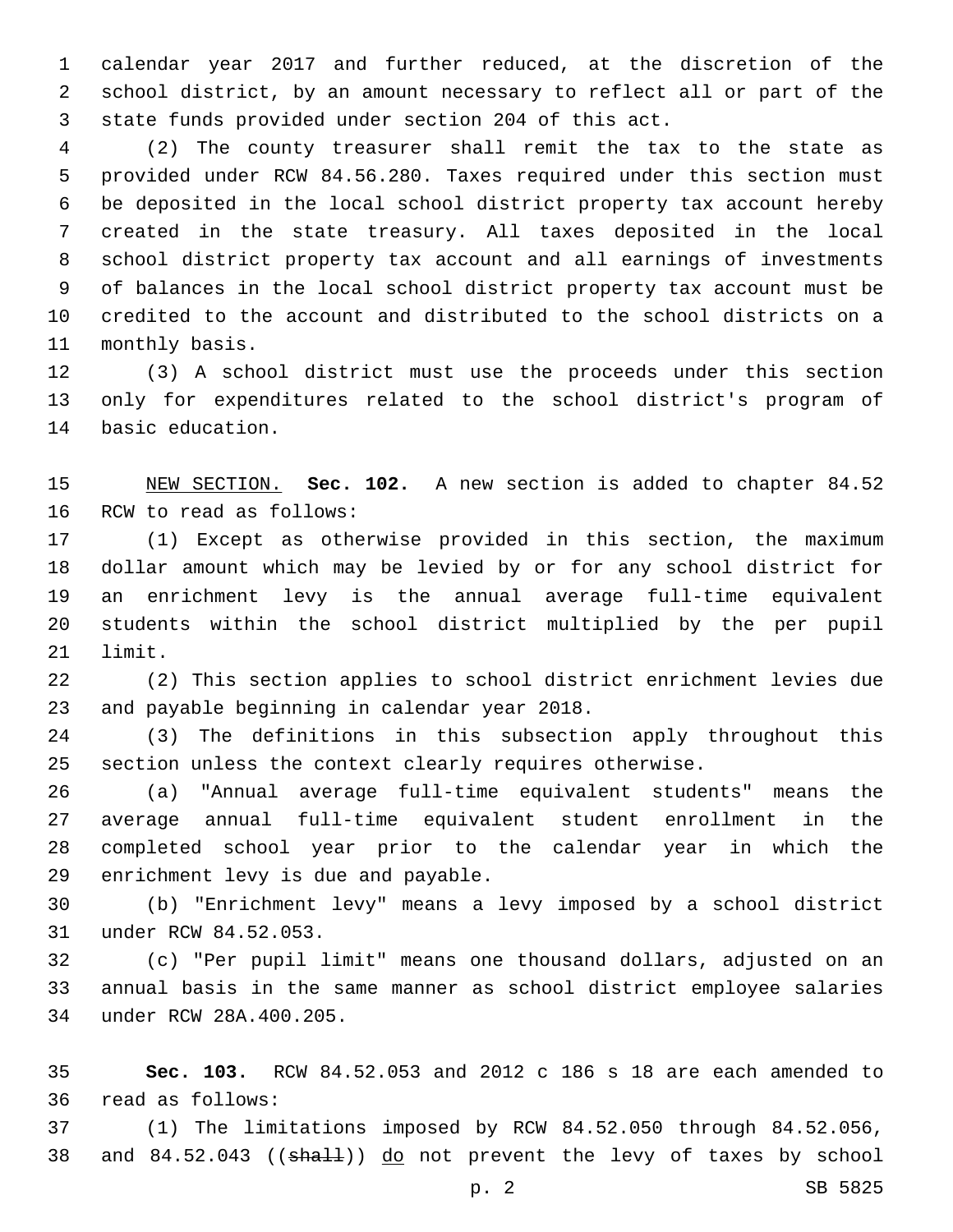districts, when authorized so to do by the voters of such school district in the manner and for the purposes and number of years allowable under Article VII, section 2(a) of the Constitution of this 4 state. Elections for such taxes ((shall)) must be held in the year in which the levy is made or, in the case of propositions authorizing two-year through four-year levies for ((maintenance and operation)) enrichment support of a school district, authorizing two-year levies for transportation vehicle funds established in RCW 28A.160.130, or authorizing two-year through six-year levies to support the construction, modernization, or remodeling of school facilities, which includes the purposes of RCW 28A.320.330(2) (f) and (g), in the 12 year in which the first annual levy is made.

 (2)(a) Once additional tax levies have been authorized for ((maintenance and operation)) enrichment support of a school district for a two-year through four-year period as provided under subsection (1) of this section, no further additional tax levies for 17 ((maintenance and operation)) enrichment support of the district for that period may be authorized, except for additional levies to provide for subsequently enacted increases affecting the district's 20 levy base or maximum levy percentage.

 (b) Notwithstanding (a) of this subsection, any school district that is required to annex or receive territory pursuant to a dissolution of a financially insolvent school district pursuant to RCW 28A.315.225 may call either a replacement or supplemental levy election within the school district, including the territory annexed 26 or transferred, as follows:

 (i) An election for a proposition authorizing two-year through 28 four-year levies for ((maintenance and operation)) enrichment support of a school district may be called and held before the effective date 30 of dissolution to replace existing ((maintenance and operation)) enrichment levies and to provide for increases due to the 32 dissolution.

 (ii) An election for a proposition authorizing additional tax levies may be called and held before the effective date of dissolution to provide for increases due to the dissolution.

 (iii) In the event a replacement levy election under (b)(i) of this subsection is held but does not pass, the affected school district may subsequently hold a supplemental levy election pursuant to (b)(ii) of this subsection if the supplemental levy election is held before the effective date of dissolution. In the event a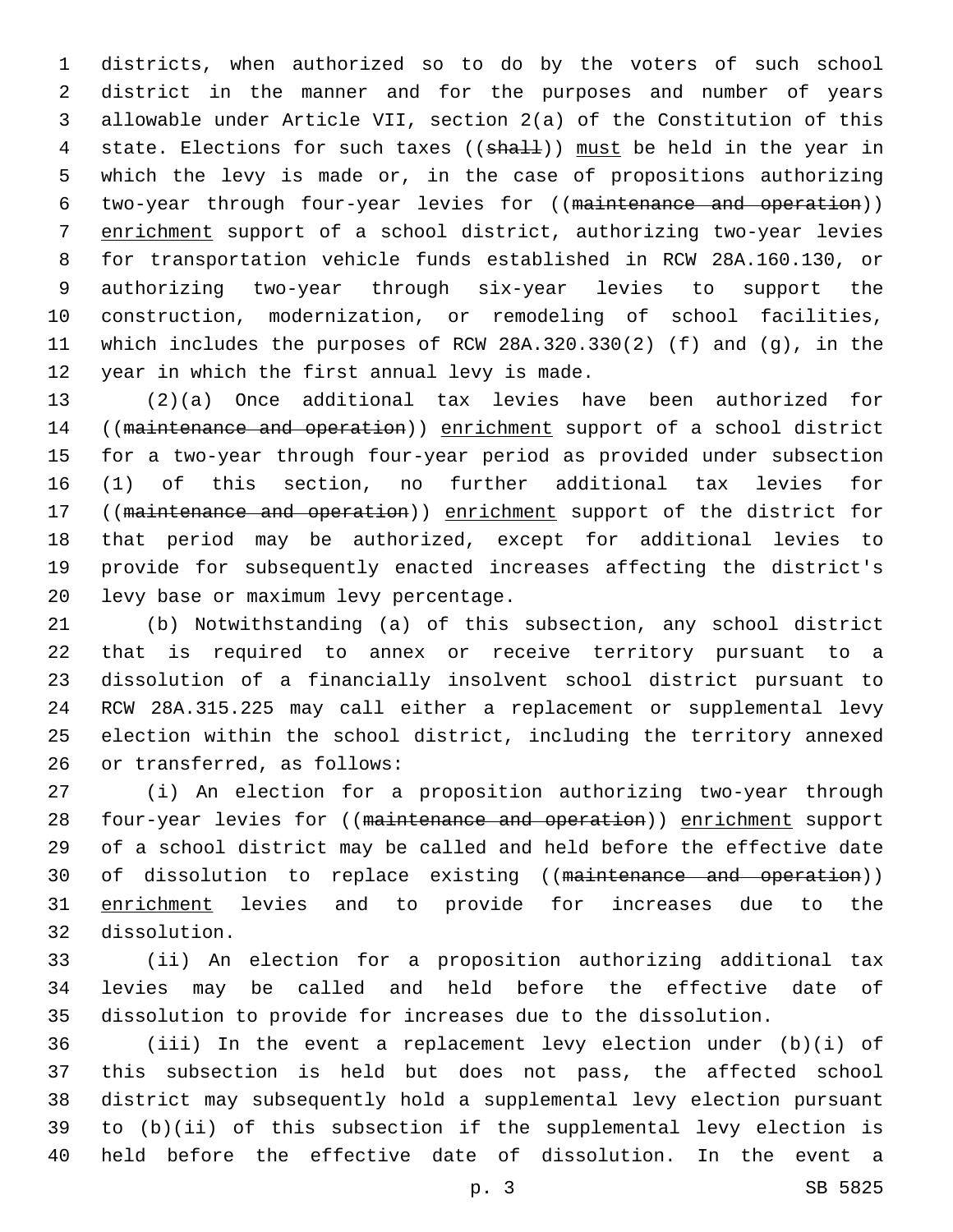supplemental levy election is held under ((subsection)) (b)(ii) of this subsection but does not pass, the affected school district may subsequently hold a replacement levy election pursuant to (b)(i) of this subsection if the replacement levy election is held before the effective date of dissolution. Failure of a replacement levy or supplemental levy election does not affect any previously approved and existing ((maintenance and operation)) enrichment levy within the 8 affected school district or districts.

 (c) For the purpose of applying the limitation of this subsection (2), a two-year through six-year levy to support the construction, 11 modernization, or remodeling of school facilities ((shall)) may not 12 be deemed to be a tax levy for ((maintenance and operation)) 13 enrichment support of a school district.

 (3) A special election may be called and the time therefor fixed by the board of school directors, by giving notice thereof by publication in the manner provided by law for giving notices of general elections, at which special election the proposition 18 authorizing such excess levy ((shall)) must be submitted in such form as to enable the voters favoring the proposition to vote "yes" and 20 those opposed thereto to vote "no."

 (4) To ensure that enrichment levies are not used for basic education programs, beginning with ballot propositions submitted to 23 the voters in calendar year 2018, districts must provide a report to 24 the office of the superintendent of public instruction detailing the 25 programs and activities to be funded through a proposed enrichment levy. The report must be submitted to, and approved by, the office of the superintendent of public instruction prior to the election for the proposition.

 NEW SECTION. **Sec. 104.** RCW 84.52.0531 (Levies by school districts—Maximum dollar amount for maintenance and operation support —Restrictions—Maximum levy percentage—Levy reduction funds—Rules) and 2013 c 242 s 8, 2012 1st sp.s. c 10 s 8, 2010 c 237 s 2, 2010 c 99 s 11, 1997 c 259 s 2, 1995 1st sp.s. c 11 s 1, 1994 c 116 s 2, 1993 c 465 s 1, 1992 c 49 s 1, 1990 c 33 s 601, 1989 c 141 s 1, 1988 c 252 s 1, 1987 1st ex.s. c 2 s 101, 1987 c 185 s 40, & 1985 c 374 s 1 are each repealed.

 **Sec. 105.** RCW 84.36.381 and 2015 3rd sp.s. c 30 s 2 are each amended to read as follows:38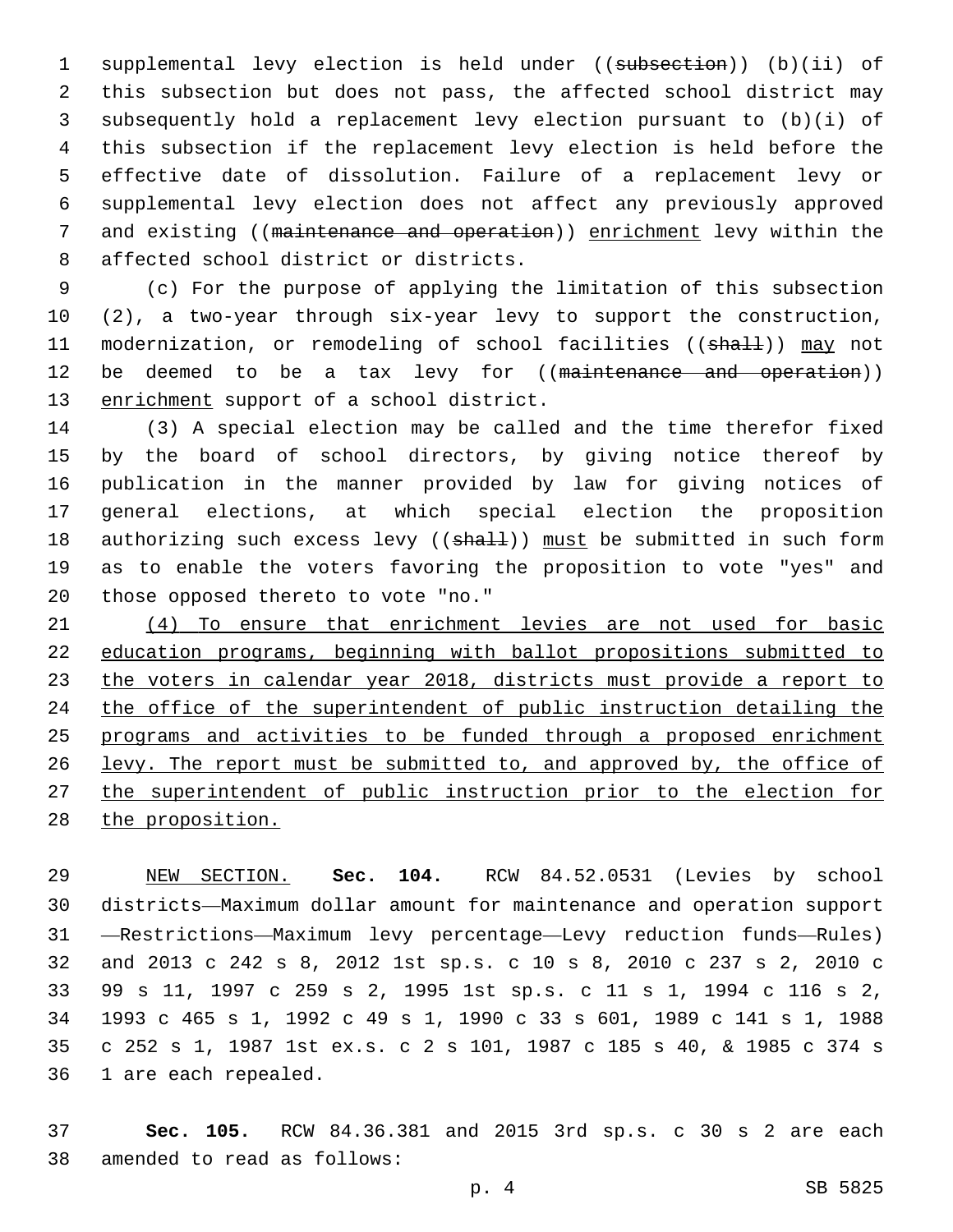A person is exempt from any legal obligation to pay all or a portion of the amount of excess and regular real property taxes due and payable in the year following the year in which a claim is filed, 4 and thereafter, in accordance with the following:

 (1) The property taxes must have been imposed upon a residence which was occupied by the person claiming the exemption as a principal place of residence as of the time of filing. However, any person who sells, transfers, or is displaced from his or her residence may transfer his or her exemption status to a replacement residence, but no claimant may receive an exemption on more than one residence in any year. Moreover, confinement of the person to a hospital, nursing home, assisted living facility, or adult family home does not disqualify the claim of exemption if:

14 (a) The residence is temporarily unoccupied;

 (b) The residence is occupied by a spouse or a domestic partner and/or a person financially dependent on the claimant for support; or

 (c) The residence is rented for the purpose of paying nursing 18 home, hospital, assisted living facility, or adult family home costs;

 (2) The person claiming the exemption must have owned, at the time of filing, in fee, as a life estate, or by contract purchase, the residence on which the property taxes have been imposed or if the person claiming the exemption lives in a cooperative housing association, corporation, or partnership, such person must own a share therein representing the unit or portion of the structure in which he or she resides. For purposes of this subsection, a residence owned by a marital community or state registered domestic partnership or owned by cotenants is deemed to be owned by each spouse or each domestic partner or each cotenant, and any lease for life is deemed a 29 life estate;

(3)(a) The person claiming the exemption must be:

 (i) Sixty-one years of age or older on December 31st of the year in which the exemption claim is filed, or must have been, at the time of filing, retired from regular gainful employment by reason of 34 disability; or

 (ii) A veteran of the armed forces of the United States entitled to and receiving compensation from the United States department of veterans affairs at a total disability rating for a service-connected 38 disability.

 (b) However, any surviving spouse or surviving domestic partner of a person who was receiving an exemption at the time of the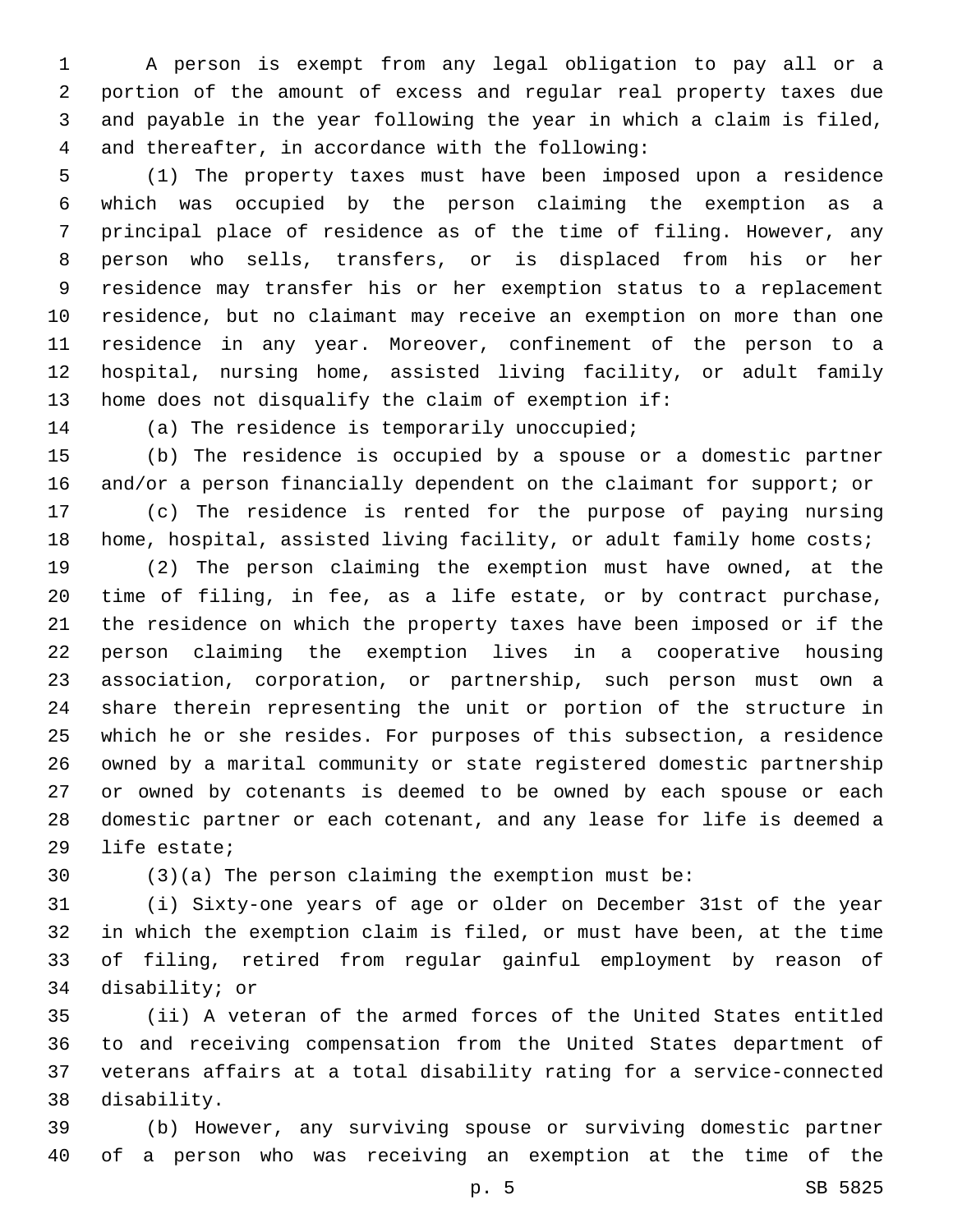person's death will qualify if the surviving spouse or surviving domestic partner is fifty-seven years of age or older and otherwise 3 meets the requirements of this section;

 (4) The amount that the person is exempt from an obligation to pay is calculated on the basis of combined disposable income, as defined in RCW 84.36.383. If the person claiming the exemption was retired for two months or more of the assessment year, the combined disposable income of such person must be calculated by multiplying the average monthly combined disposable income of such person during the months such person was retired by twelve. If the income of the person claiming exemption is reduced for two or more months of the assessment year by reason of the death of the person's spouse or the person's domestic partner, or when other substantial changes occur in disposable income that are likely to continue for an indefinite period of time, the combined disposable income of such person must be calculated by multiplying the average monthly combined disposable income of such person after such occurrences by twelve. If it is necessary to estimate income to comply with this subsection, the assessor may require confirming documentation of such income prior to 20 May 31 of the year following application;

 (5)(a) A person who otherwise qualifies under this section and has a combined disposable income of forty thousand dollars or less is 23 exempt from all excess property taxes and a school district levy 24 imposed under section 101 of this act; and

 (b)(i) A person who otherwise qualifies under this section and has a combined disposable income of thirty-five thousand dollars or less but greater than thirty thousand dollars is exempt from all regular property taxes on the greater of fifty thousand dollars or thirty-five percent of the valuation of his or her residence, but not to exceed seventy thousand dollars of the valuation of his or her 31 residence; or

 (ii) A person who otherwise qualifies under this section and has a combined disposable income of thirty thousand dollars or less is exempt from all regular property taxes on the greater of sixty thousand dollars or sixty percent of the valuation of his or her 36 residence;

 (6)(a) For a person who otherwise qualifies under this section and has a combined disposable income of forty thousand dollars or less, the valuation of the residence is the assessed value of the residence on the later of January 1, 1995, or January 1st of the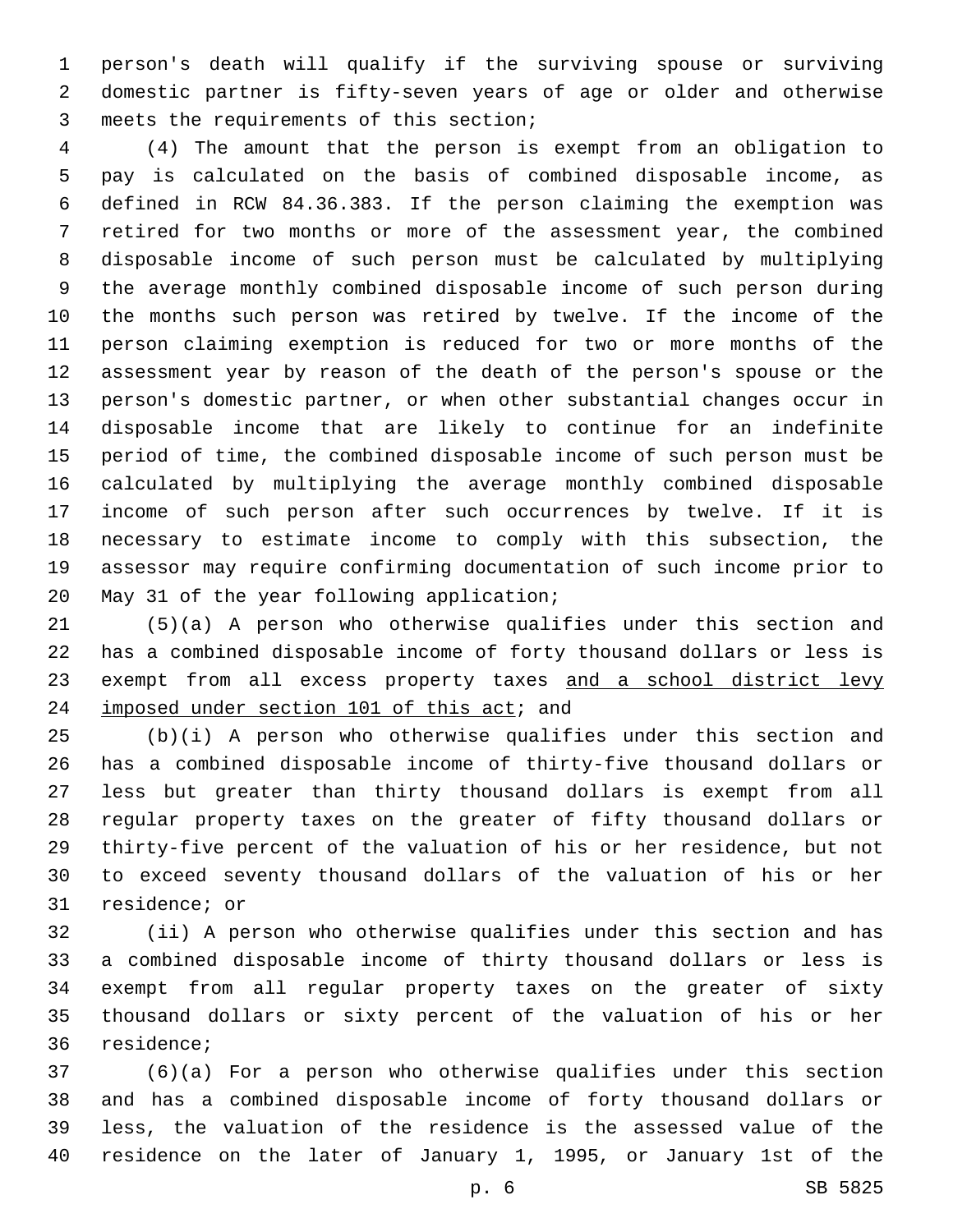assessment year the person first qualifies under this section. If the person subsequently fails to qualify under this section only for one year because of high income, this same valuation must be used upon requalification. If the person fails to qualify for more than one year in succession because of high income or fails to qualify for any other reason, the valuation upon requalification is the assessed value on January 1st of the assessment year in which the person requalifies. If the person transfers the exemption under this section to a different residence, the valuation of the different residence is the assessed value of the different residence on January 1st of the assessment year in which the person transfers the exemption.

 (b) In no event may the valuation under this subsection be greater than the true and fair value of the residence on January 1st 14 of the assessment year.

 (c) This subsection does not apply to subsequent improvements to the property in the year in which the improvements are made. Subsequent improvements to the property must be added to the value otherwise determined under this subsection at their true and fair 19 value in the year in which they are made.

 **Sec. 106.** RCW 28A.545.070 and 1990 c 33 s 491 are each amended 21 to read as follows:

22 (1) The superintendent of public instruction ((shall)) must annually determine the estimated amount due by a nonhigh school district to a high school district for the school year as follows:

25 (a) The total of the high school district's ((maintenance and 26 operation)) enrichment excess tax levy that has been authorized and determined by the superintendent of public instruction to be 28 allowable pursuant to  $((RCW - 84.52.0531))$  section 102 of this act, as now or hereafter amended, for collection during the next calendar 30 year, ((shall)) must first be divided by the total estimated number of annual average full-time equivalent students which the high school district superintendent or the superintendent of public instruction has certified pursuant to RCW 28A.545.060 will be enrolled in the 34 high school district during the school year;

35 (b) The result of the calculation provided for in ((subsection  $(1)$ )(a) of this subsection ((shall)) must then be multiplied by the estimated number of annual average full-time equivalent students residing in the nonhigh school district that will be enrolled in the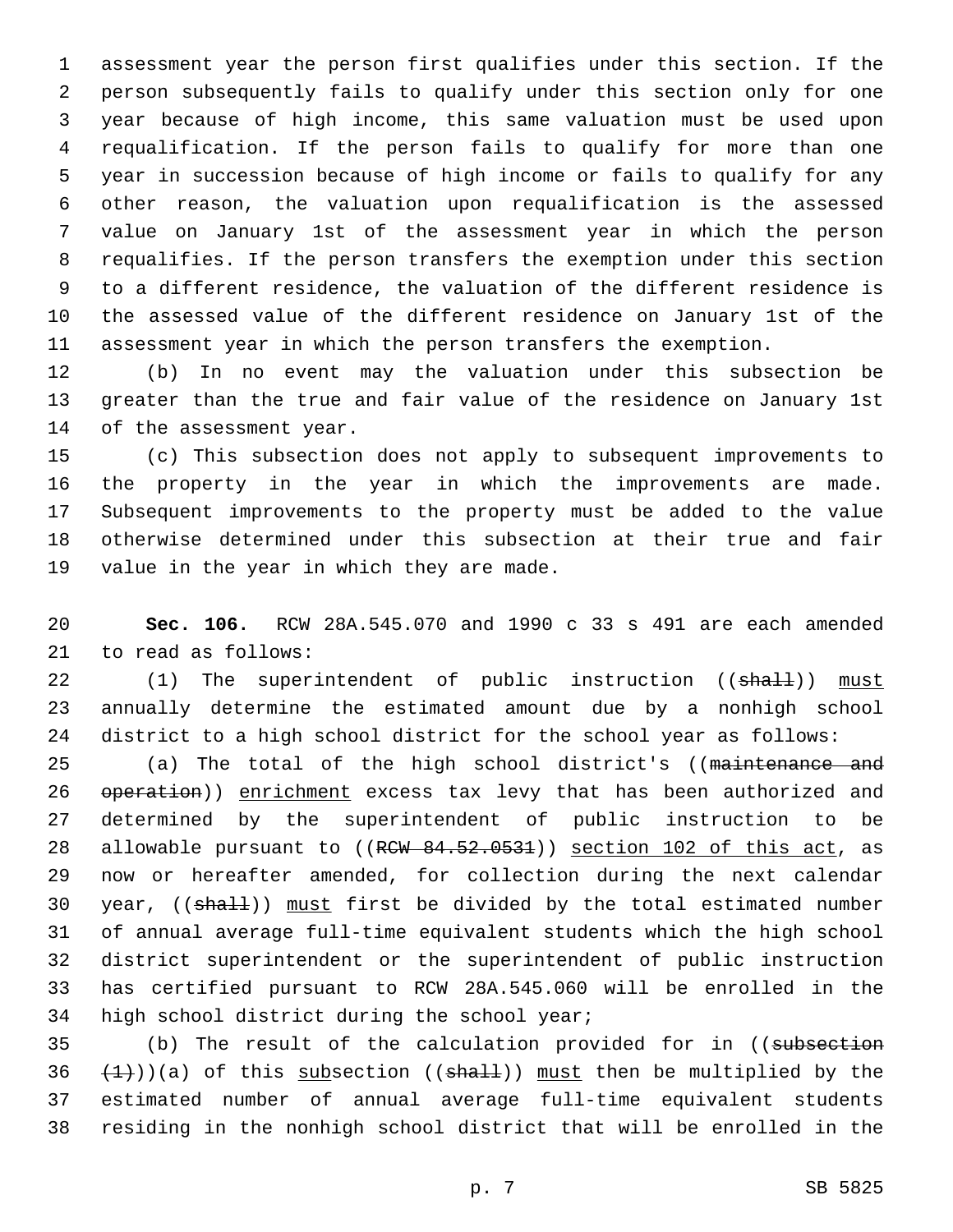high school district during the school year which has been 2 established pursuant to RCW 28A.545.060; and

 (c) The result of the calculation provided for in ((subsection  $(4 + 1)(b)$  of this subsection ((shall)) must be adjusted upward to the extent the estimated amount due by a nonhigh school district for the prior school year was less than the actual amount due based upon actual annual average full-time equivalent student enrollments during the previous school year and the actual per annual average full-time 9 equivalent student ((maintenance and operation)) enrichment excess tax levy rate for the current tax collection year, of the high school district, or adjusted downward to the extent the estimated amount due was greater than such actual amount due or greater than such lesser amount as a high school district may have elected to assess pursuant 14 to RCW 28A.545.090.

 (2) The amount arrived at pursuant to subsection (1)(c) of this 16 ((sub))section ((shall)) constitutes the estimated amount due by a nonhigh school district to a high school district for the school 18 year.

# **Part II Reforming State Levy Equalization**

 **Sec. 201.** RCW 28A.500.010 and 1999 c 317 s 1 are each amended to 22 read as follows:

 Commencing with calendar year 2000, in addition to a school district's other general fund allocations, each eligible district shall be provided local effort assistance funds. The purpose of 26 ((these)) the funds under section 203 of this act is to mitigate the effect that above average property tax rates might have on the ability of a school district to raise local revenues to supplement the state's basic program of education. These funds serve to equalize the property tax rates that individual taxpayers would pay for such levies and to provide tax relief to taxpayers in high tax rate school 32 districts. ((Such)) Funds under section 203 of this act are not part 33 of the district's basic education allocation.

 NEW SECTION. **Sec. 202.** A new section is added to chapter 35 28A.500 RCW to read as follows:

 The definitions in this section apply throughout this chapter 37 unless the context clearly requires otherwise.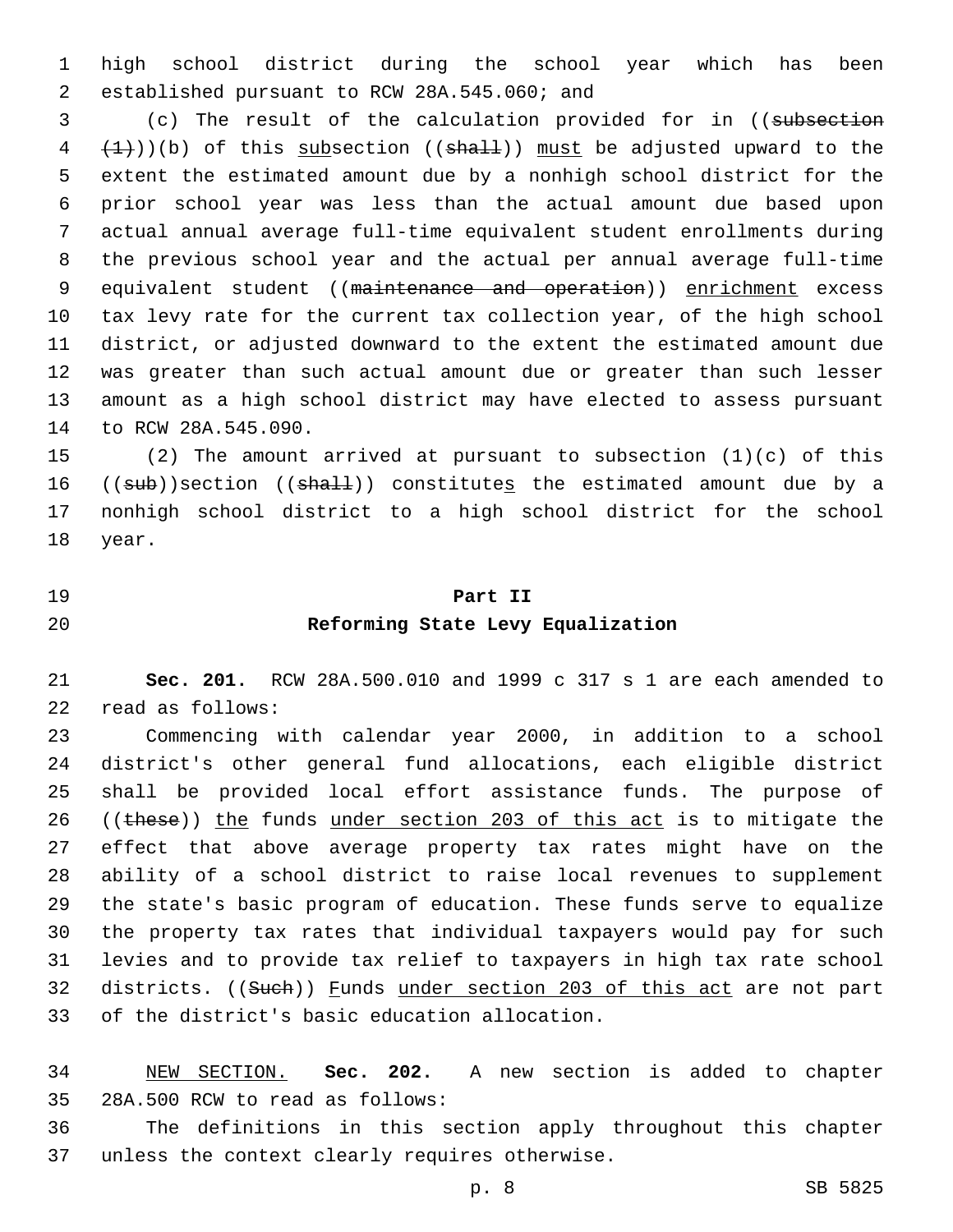(1) "Average district rate" means the school district excess levy limit divided by the total assessed valuation within the school 3 district for excess levy purposes.

 (2) "Average statewide rate" means the statewide excess levy limit divided by the total statewide assessed valuation for school 6 district excess levy purposes.

 (3) "Enrichment levy" and "per pupil limit" have the same meaning 8 as provided under section 102 of this act.

 (4) "Excess levy limit" means the maximum dollar amount allowable 10 under section  $102(1)$  of this act.

 (5) "Local effort factor" means a school district's actual enrichment levy divided by the product of the average statewide rate and the total assessed valuation within the school district for excess levy purposes. The local effort factor may not exceed one.

 (6) "Regular levy adjustment factor" means the difference of the average district rate and average statewide rate divided by the 17 average district rate.

 (7) "School district's excess cost" means the school district's adjusted assessed valuation multiplied by the difference of the average district rate and the average statewide rate.

 NEW SECTION. **Sec. 203.** A new section is added to chapter 22 28A.500 RCW to read as follows:

 (1) Beginning in calendar year 2018, and each calendar year thereafter, the state must provide matching funds for school district 25 enrichment levies as provided in this section.

 (2) Only districts with an average district rate above the average statewide rate are eligible for state matching funds under 28 this section.

 (3) The amount of matching funds is equal to fifty percent of the school district's excess cost multiplied by the local effort factor.

 NEW SECTION. **Sec. 204.** A new section is added to chapter 32 28A.500 RCW to read as follows:

 (1) Beginning in calendar year 2018, and each calendar year thereafter, the state must provide matching funds for school district regular levies under section 101 of this act as provided in this 36 section.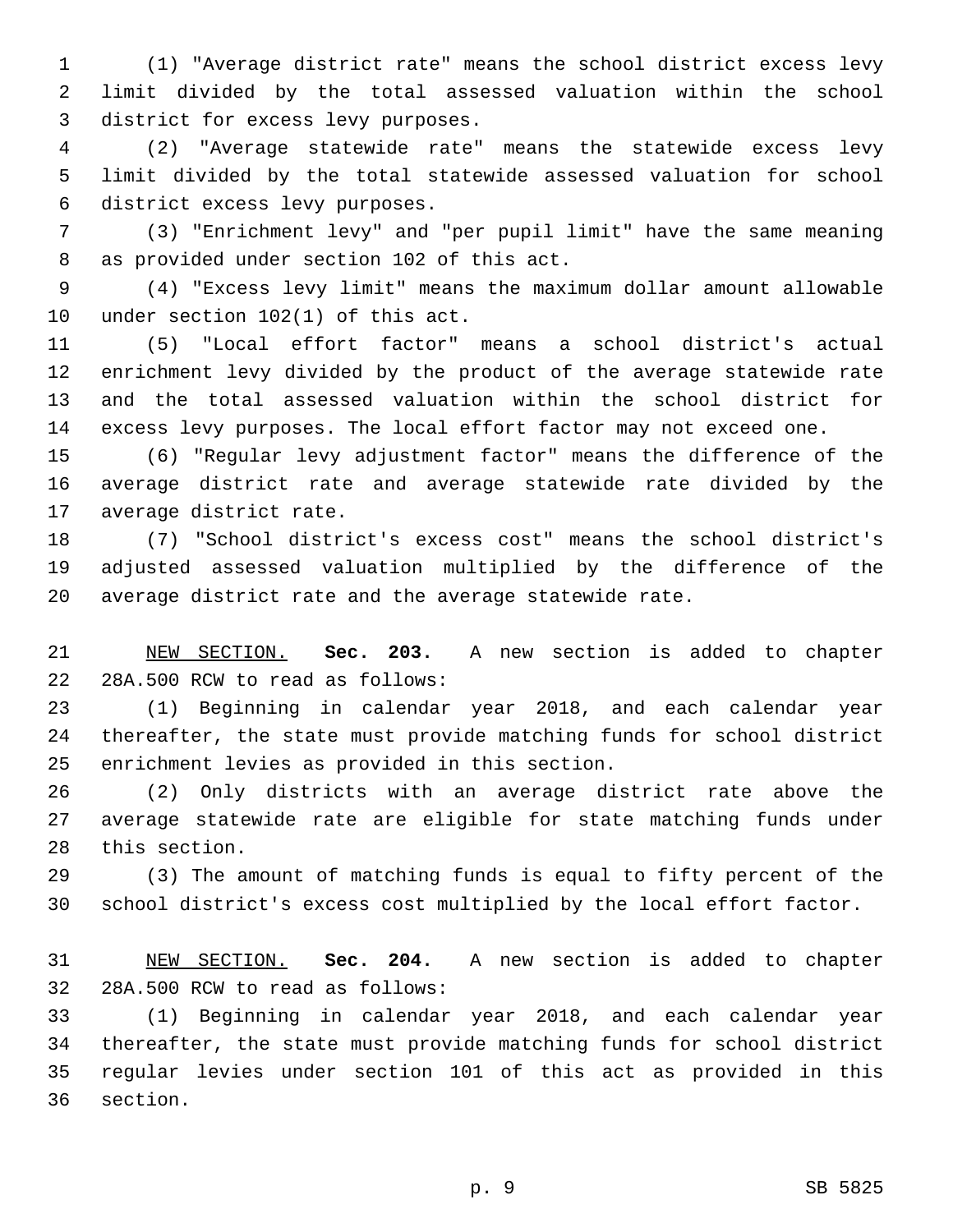(2) Only districts with an average district rate above the average statewide rate are eligible for state matching funds under 3 this section.

 (3)(a) The amount of state matching funds is equal to the maximum levy a school district may impose under section 101 of this act multiplied by the regular levy adjustment factor.6

 (b) In addition to the funds provided in (a) of this subsection (3), an additional amount of state funds is provided each calendar year for school districts with an enrichment property tax rate in calendar year 2017 in excess of five dollars per thousand dollars of assessed value. The amount is equal to the enrichment property tax rate in calendar year 2017 in excess of five dollars per thousand dollars of assessed value multiplied by the assessed value of property in the school district for the current calendar year.

 **Sec. 205.** RCW 28A.500.050 and 2009 c 548 s 301 are each amended 16 to read as follows:

 (1) The legislature finds that while the state has the responsibility to provide for a general and uniform system of public schools, there is also a need for some diversity in the public school system. A successful system of public education must permit some variation among school districts outside the basic education provided for by the state to respond to and reflect the unique desires of local communities. The opportunity for local communities to invest in enriched education programs promotes support for local public schools. Further, the ability of local school districts to experiment with enriched programs can inform the legislature's long-term evolution of the definition of basic education. Therefore, local levy authority remains an important component of the overall finance system in support of the public schools even though it is outside the 30 state's obligation for basic education.

 (2) However, the value of permitting local levies must be balanced with the value of equity and fairness to students and to taxpayers, neither of whom should be unduly disadvantaged due to differences in the tax bases used to support local levies. Equity and fairness require both an equitable basis for supplemental funding outside basic education and a mechanism for property tax-poor school districts to fairly access supplemental funding. As such, local effort assistance under section 203 of this act, while also outside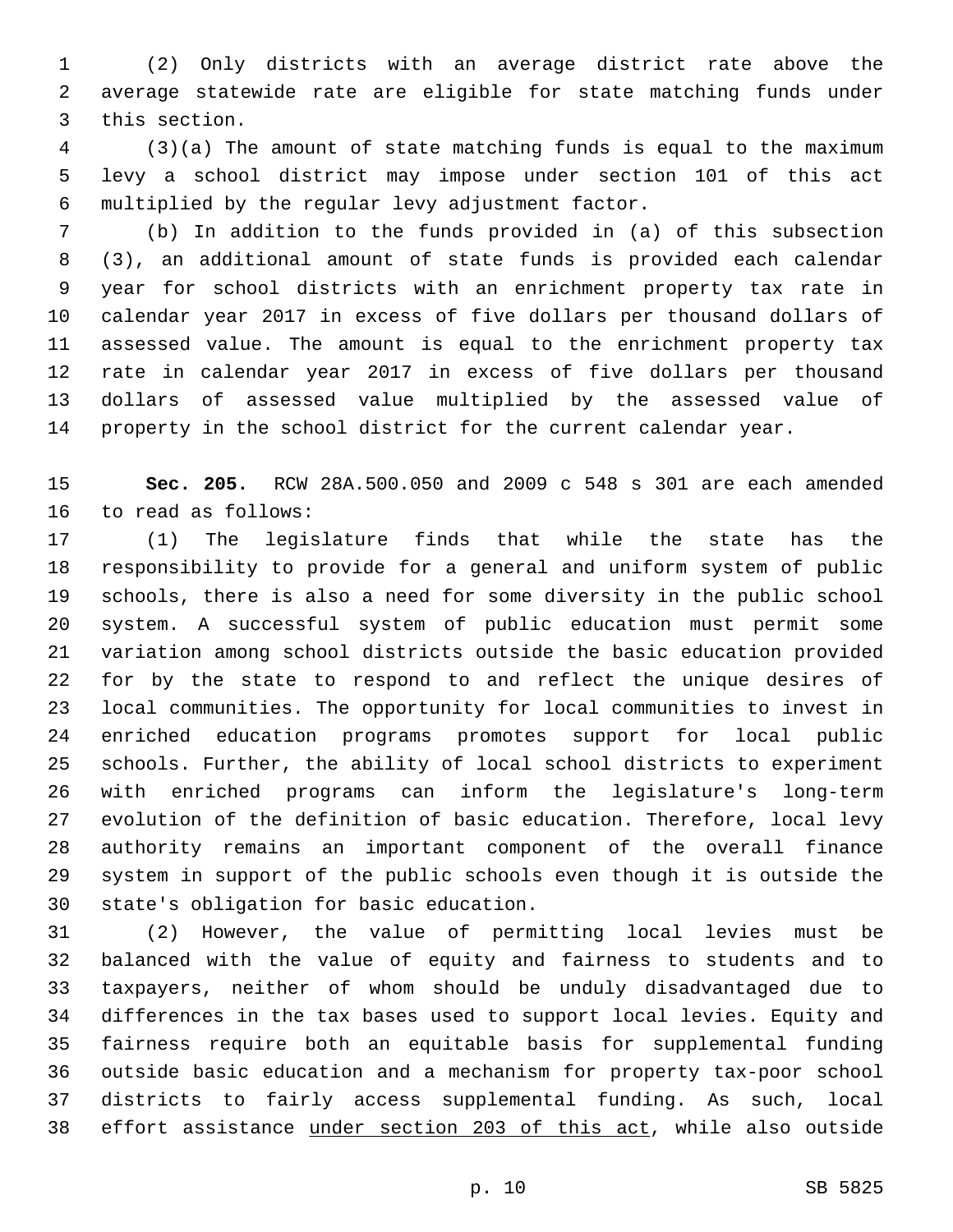the state's obligation for basic education, is another important 2 component of school finance.

 NEW SECTION. **Sec. 206.** The following acts or parts of acts as now existing or hereafter amended, are each repealed, effective January 1, 2018:

 (1) RCW 28A.500.020 (Definitions) and 2013 2nd sp.s. c 4 s 957, 2010 c 237 s 5, 2004 c 21 s 1, & 1999 c 317 s 2; and

 (2) RCW 28A.500.030 (Allocation of state matching funds— Determination) and 2010 c 237 s 6, 2006 c 372 s 904, 2006 c 119 s 1, 2005 c 518 s 914, 2003 1st sp.s. c 25 s 912, 2002 c 317 s 4, & 1999 c 11 317 s 3.

### **Part III**

## **Improving Fiscal Accountability and Transparency**

 NEW SECTION. **Sec. 301.** The legislature intends to provide additional procedural safeguards to eliminate the use of local excess levies to fund basic education.

 **Sec. 302.** RCW 28A.320.330 and 2009 c 460 s 1 are each amended to 18 read as follows:

 School districts shall establish the following funds in addition 20 to those provided elsewhere by law:

 (1)(a) A general fund for ((maintenance and operation)) enrichment of the school district to account for all financial operations of the school district except those required to be 24 accounted for in another fund.

 (b) By the 2018-19 school year, a local revenue subfund of the general fund must be established for the purpose of accounting for the financial operations of a school district that are paid from local revenues, except the local school district property tax under 29 section 101 of this act, which must be deposited in the school district's general fund. Money deposited into the local revenue subfund must include proceeds from school district enrichment excess levies as authorized by RCW 84.52.053 and state funds distributed under section 203 of this act. Expenditures from this subfund must be tracked separately to account for the expenditure of each of these streams of funds by revenue sources within a school district.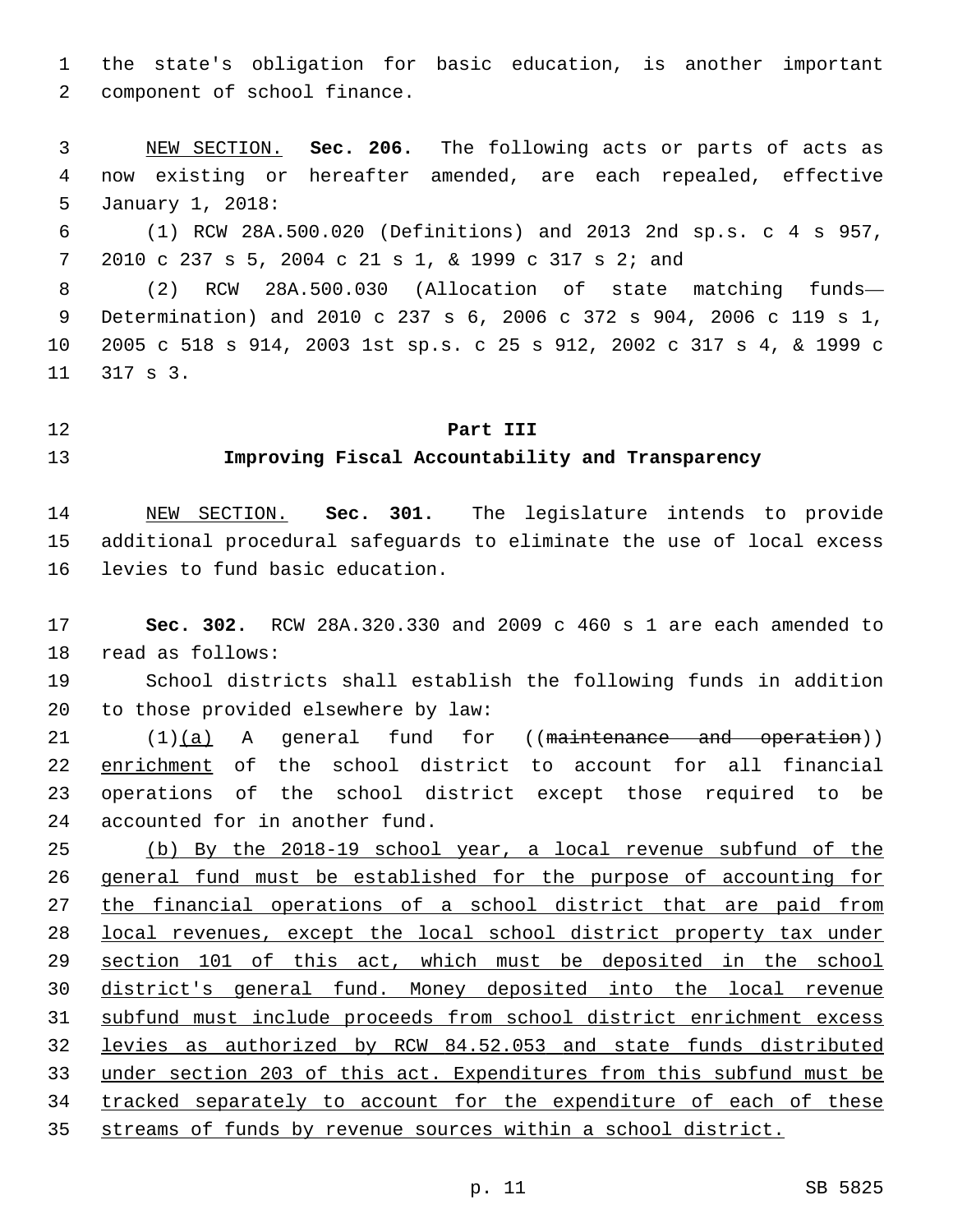(2) A capital projects fund shall be established for major capital purposes. All statutory references to a "building fund" shall mean the capital projects fund so established. Money to be deposited into the capital projects fund shall include, but not be limited to, bond proceeds, proceeds from excess levies authorized by RCW 84.52.053, state apportionment proceeds as authorized by RCW 28A.150.270, earnings from capital projects fund investments as authorized by RCW 28A.320.310 and 28A.320.320, and state forest revenues transferred pursuant to subsection (3) of this section.

 Money derived from the sale of bonds, including interest earnings thereof, may only be used for those purposes described in RCW 28A.530.010, except that accrued interest paid for bonds shall be 13 deposited in the debt service fund.

 Money to be deposited into the capital projects fund shall include but not be limited to rental and lease proceeds as authorized by RCW 28A.335.060, and proceeds from the sale of real property as 17 authorized by RCW 28A.335.130.

 Money legally deposited into the capital projects fund from other sources may be used for the purposes described in RCW 28A.530.010, 20 and for the purposes of:

 (a) Major renovation and replacement of facilities and systems where periodical repairs are no longer economical or extend the useful life of the facility or system beyond its original planned useful life. Such renovation and replacement shall include, but shall not be limited to, major repairs, exterior painting of facilities, replacement and refurbishment of roofing, exterior walls, windows, heating and ventilating systems, floor covering in classrooms and public or common areas, and electrical and plumbing systems.

 (b) Renovation and rehabilitation of playfields, athletic fields, 30 and other district real property.

 (c) The conduct of preliminary energy audits and energy audits of school district buildings. For the purpose of this section:

 (i) "Preliminary energy audits" means a determination of the energy consumption characteristics of a building, including the size, type, rate of energy consumption, and major energy using systems of 36 the building.

 (ii) "Energy audit" means a survey of a building or complex which identifies the type, size, energy use level, and major energy using systems; which determines appropriate energy conservation maintenance or operating procedures and assesses any need for the acquisition and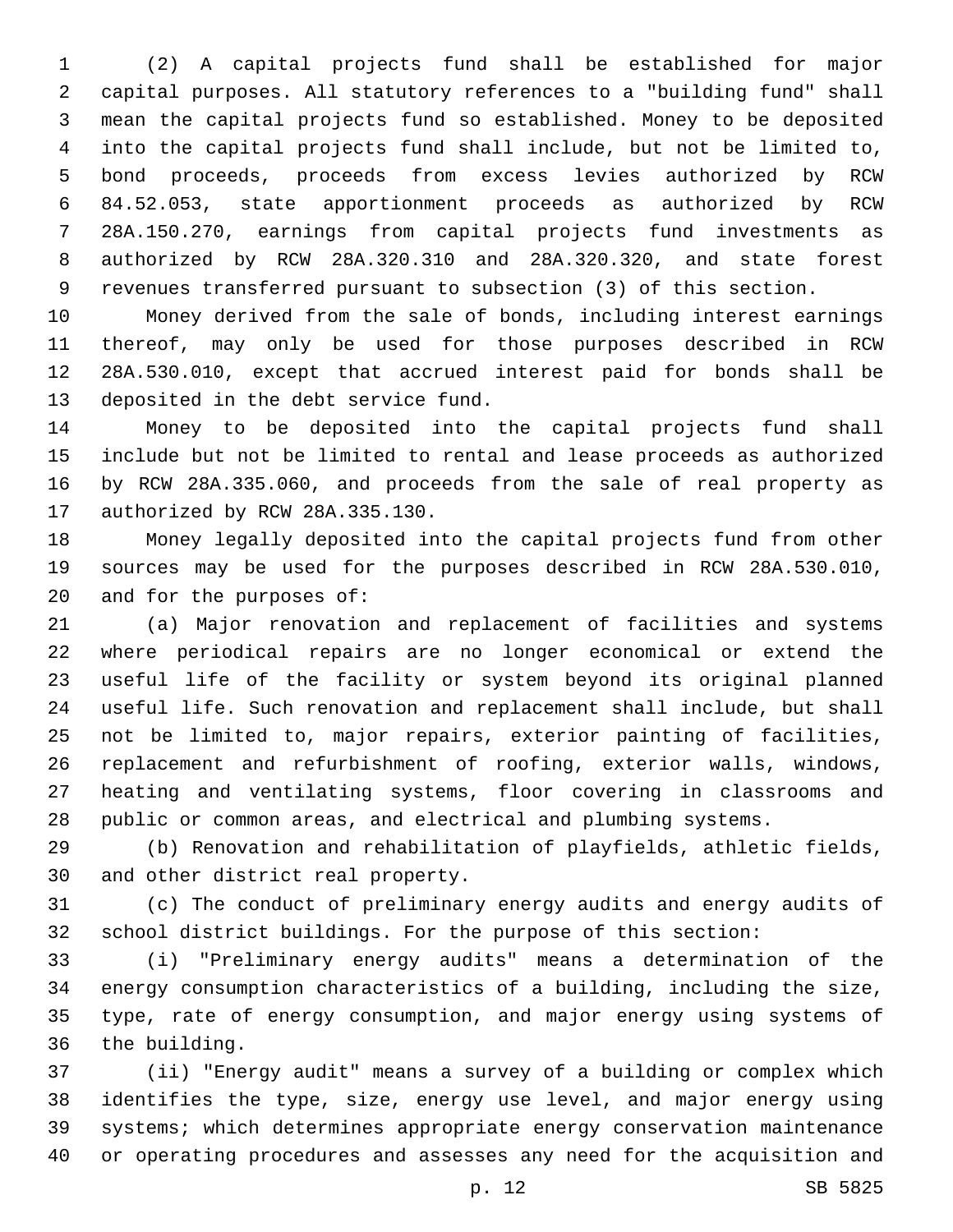installation of energy conservation measures, including solar energy 2 and renewable resource measures.

 (iii) "Energy capital improvement" means the installation, or modification of the installation, of energy conservation measures in a building which measures are primarily intended to reduce energy consumption or allow the use of an alternative energy source.

 (d) Those energy capital improvements which are identified as being cost-effective in the audits authorized by this section.

 (e) Purchase or installation of additional major items of equipment and furniture: PROVIDED, That vehicles shall not be 11 purchased with capital projects fund money.

 (f)(i) Costs associated with implementing technology systems, facilities, and projects, including acquiring hardware, licensing software, and online applications and training related to the installation of the foregoing. However, the software or applications must be an integral part of the district's technology systems, 17 facilities, or projects.

 (ii) Costs associated with the application and modernization of technology systems for operations and instruction including, but not limited to, the ongoing fees for online applications, subscriptions, or software licenses, including upgrades and incidental services, and ongoing training related to the installation and integration of these products and services. However, to the extent the funds are used for 24 the purpose under this subsection  $(2)(f)(ii)$ , the school district shall transfer to the district's general fund the portion of the capital projects fund used for this purpose. The office of the superintendent of public instruction shall develop accounting guidelines for these transfers in accordance with internal revenue 29 service requlations.

 (g) Major equipment repair, painting of facilities, and other major preventative maintenance purposes. However, to the extent the funds are used for the purpose under this subsection (2)(g), the school district shall transfer to the district's general fund the portion of the capital projects fund used for this purpose. The office of the superintendent of public instruction shall develop accounting guidelines for these transfers in accordance with internal revenue service regulations. Based on the district's most recent two- year history of general fund maintenance expenditures, funds used for this purpose may not replace routine annual preventive maintenance expenditures made from the district's general fund.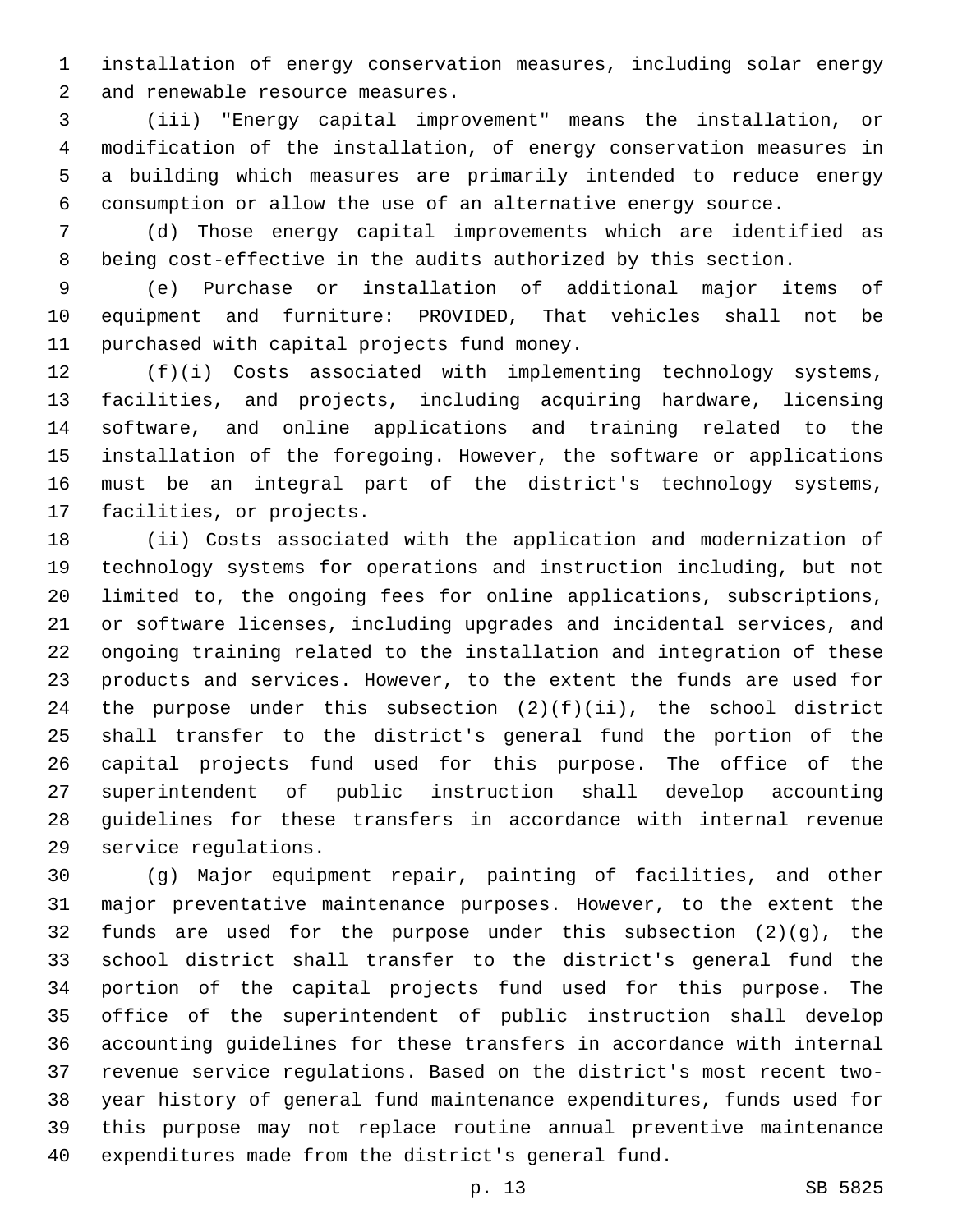(3) A debt service fund to provide for tax proceeds, other revenues, and disbursements as authorized in chapter 39.44 RCW. State forestland revenues that are deposited in a school district's debt service fund pursuant to RCW 79.64.110 and to the extent not necessary for payment of debt service on school district bonds may be transferred by the school district into the district's capital 7 projects fund.

 (4) An associated student body fund as authorized by RCW 9 28A.325.030.

 (5) Advance refunding bond funds and refunded bond funds to provide for the proceeds and disbursements as authorized in chapter 12 39.53 RCW.

 **Sec. 303.** RCW 28A.505.140 and 2006 c 263 s 202 are each amended 14 to read as follows:

 (1) Notwithstanding any other provision of law, the superintendent of public instruction shall adopt such rules as will ensure proper budgetary procedures and practices, including monthly financial statements consistent with the provisions of RCW 43.09.200, 19 and this chapter. By the 2018-19 school year, the rules must require school districts to provide separate accounting of state, federal, and local revenues to expenditures, including the identification and separate accounting of basic education and nonbasic education 23 expenditures by revenue source.

 (2) If the superintendent of public instruction determines upon a review of the budget of any district that said budget does not comply with the budget procedures established by this chapter or by rules adopted by the superintendent of public instruction, or the provisions of RCW 43.09.200, the superintendent shall give written notice of this determination to the board of directors of the local 30 school district.

 (3) The local school district, notwithstanding any other provision of law, shall, within thirty days from the date the superintendent of public instruction issues a notice pursuant to subsection (2) of this section, submit a revised budget which meets the requirements of RCW 43.09.200, this chapter, and the rules of the 36 superintendent of public instruction.

 **Sec. 304.** RCW 28A.505.100 and 1990 c 33 s 420 are each amended to read as follows:38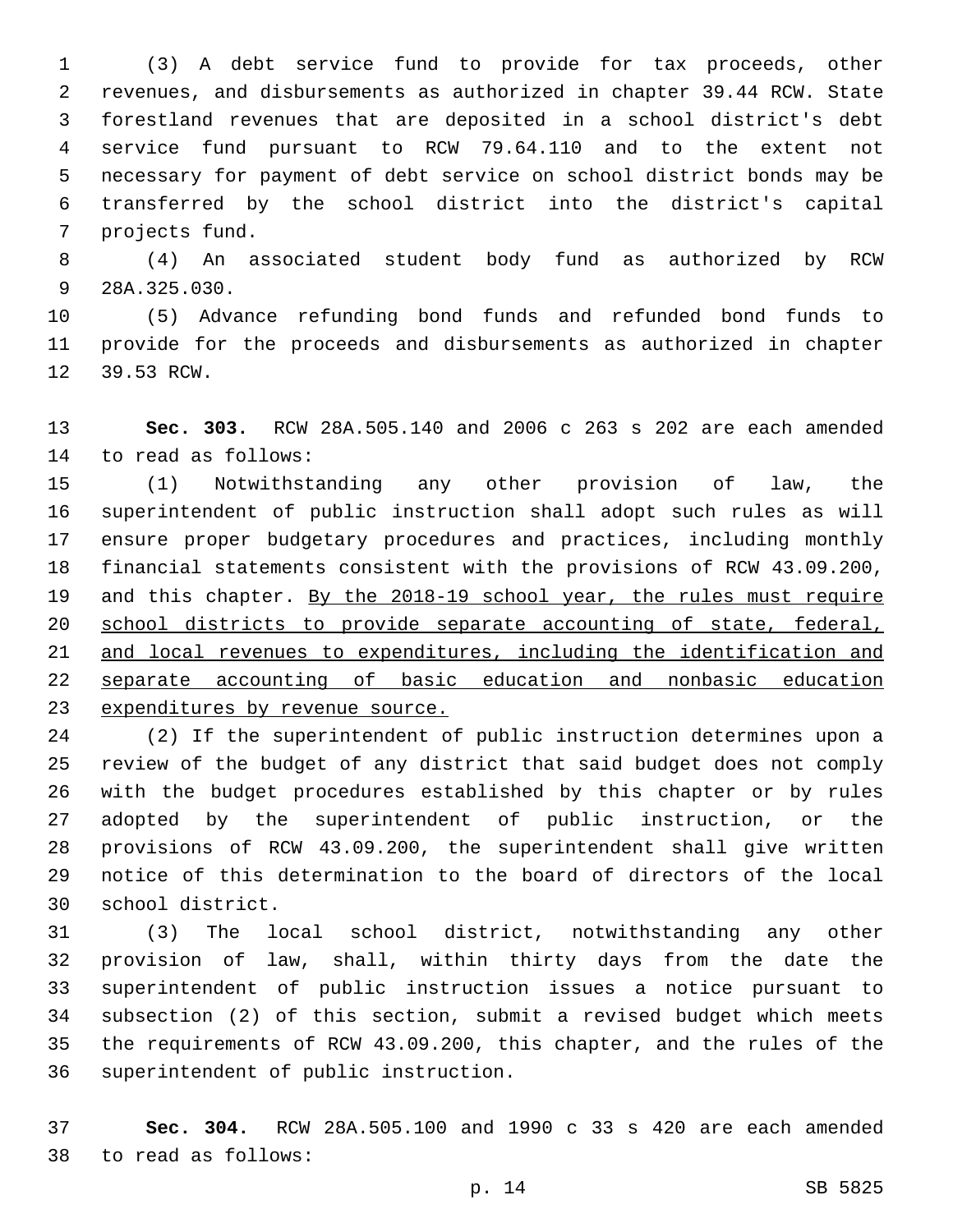1 The budget ((shall)) must set forth the estimated revenues from 2 all sources for the ensuing fiscal year, the estimated revenues for 3 the fiscal year current at the time of budget preparation, the actual 4 revenues for the last completed fiscal year, and the reserved and 5 unreserved fund balances for each year. The estimated revenues from 6 all sources for the ensuing fiscal year shall not include any revenue 7 not anticipated to be available during that fiscal year((: PROVIDED, 8 That)). However, school districts, pursuant to RCW 28A.505.110, can 9 be granted permission by the superintendent of public instruction to 10 include as revenues in their budgets, receivables collectible in 11 future fiscal years.

 $(2)(a)$  The budget ((shall)) must set forth by detailed items or classes the estimated expenditures for the ensuing fiscal year, the estimated expenditures for the fiscal year current at the time of budget preparation, and the actual expenditures for the last 16 completed fiscal year.

17 (b) The budget shall set forth:

18 (i) The state-funded salary amounts, locally funded salary 19 amounts, total salary amounts, full-time equivalents( $(\tau)$ ) for each 20 individual certificated instructional staff, certificated 21 administrative staff, and classified staff; and

 (ii) The high, low, and average annual salaries, which shall be displayed by job classification within each budget classification. 24 ((If individual salaries within each job classification are not displayed, districts shall provide the individual salaries together with the title or position of the recipient and the total amounts of 27 salary under each budget class upon request. Salary schedules shall be displayed.)

29 (3) In districts where negotiations have not been completed, the 30 district may budget the salaries at the current year's rate and 31 restrict fund balance for the amount of anticipated increase in 32 salaries, so long as an explanation ((shall be)) is attached to the 33 budget on such restriction of fund balance.

34 NEW SECTION. **Sec. 305.** A new section is added to chapter 43.09 35 RCW to read as follows:

 (1) To ensure that school district excess levy funds authorized under RCW 84.52.053 are not being expended for basic education purposes, the state auditor's regular financial audits of school districts must include a review of the expenditure of school district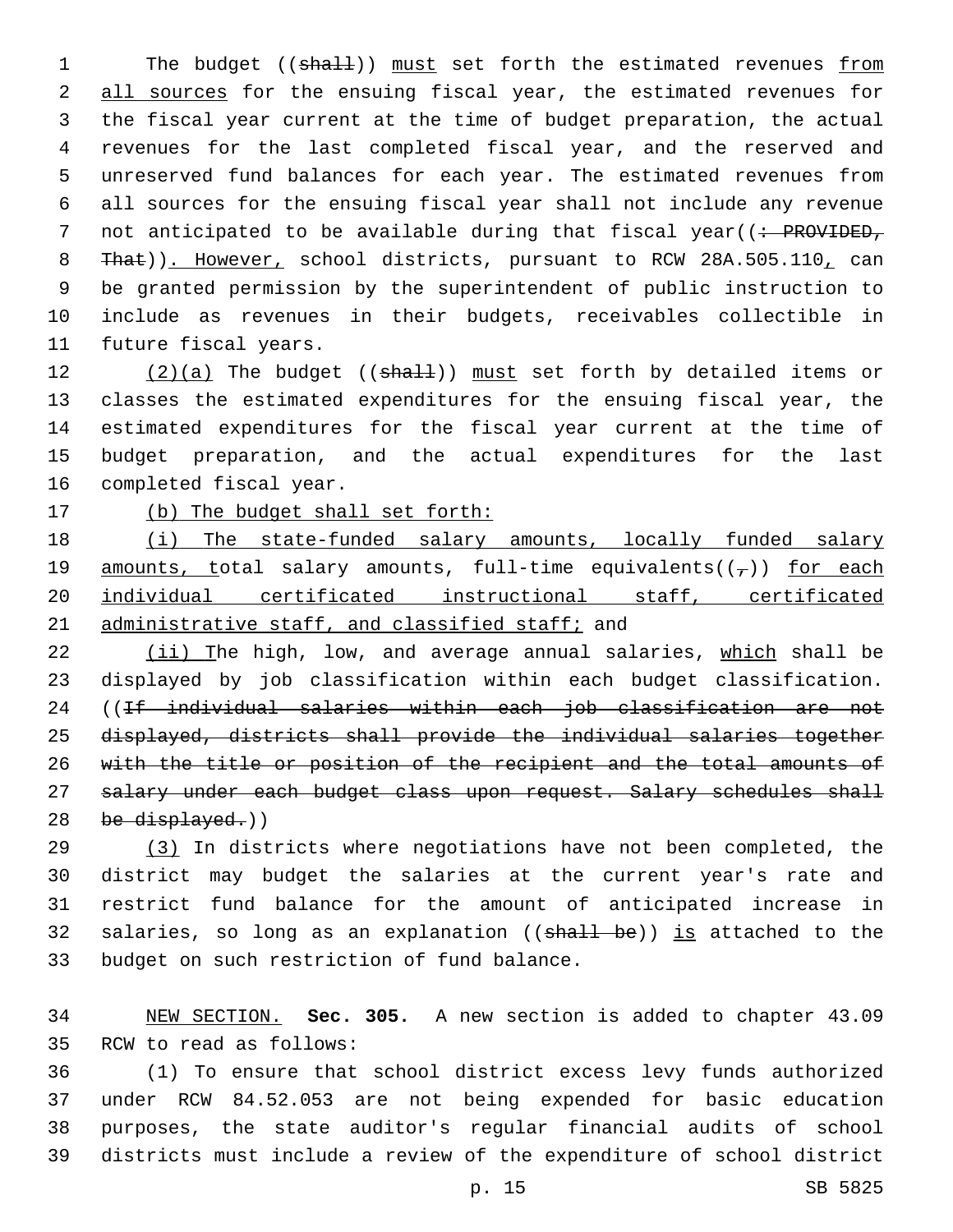excess levy funds to ensure that such excess levy funds are not 2 expended for any basic education purpose.

 (2) As part of the regular financial audits of school districts, the state auditor must audit the supplemental contracts under RCW 28A.400.200 to ensure compliance with the limitations and conditions 6 provided in that section.

# **Part IV Compensation**

 **Sec. 401.** RCW 28A.400.200 and 2010 c 235 s 401 are each amended 10 to read as follows:

11 (1) Every school district board of directors ((shall)) must fix, alter, allow, and order paid salaries and compensation for all district employees in conformance with this section.

14 (2)(((a) Salaries for certificated instructional staff shall not be less than the salary provided in the appropriations act in the statewide salary allocation schedule for an employee with a 17 baccalaureate degree and zero years of service; and

 $\{\uparrow\downarrow\downarrow\}$ )) Salaries for all full-time certificated instructional staff 19 ((with a master's degree shall not be less than the salary provided in the appropriations act in the statewide salary allocation schedule 21 for an employee with a master's degree and zero years of service)) shall not be less than forty-five thousand dollars. Salaries for part-time certificated instructional staff must be adjusted proportionally. The minimum salary requirement under this subsection (2) applies to certificated instructional staff providing services 26 within the state's program of basic education.

 (3)(( $\overline{a}$ ) The actual average salary paid to certificated instructional staff shall not exceed the district's average certificated instructional staff salary used for the state basic education allocations for that school year as determined pursuant to RCW 28A.150.410.

 (b) Fringe benefit contributions for certificated instructional staff shall be included as salary under (a) of this subsection only to the extent that the district's actual average benefit contribution exceeds the amount of the insurance benefits allocation provided per certificated instructional staff unit in the state operating appropriations act in effect at the time the compensation is payable. For purposes of this section, fringe benefits shall not include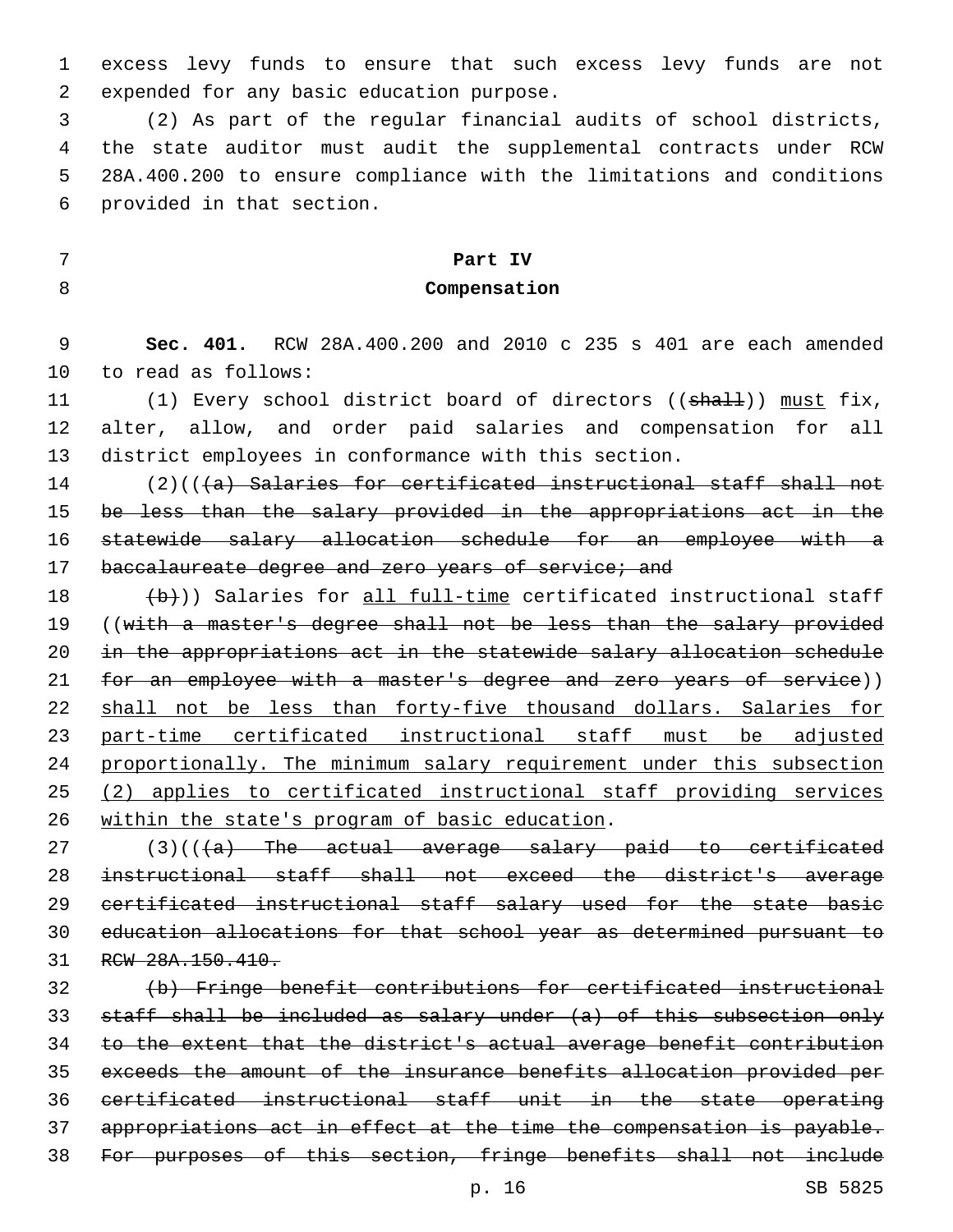1 payment for unused leave for illness or injury under RCW 28A.400.210; employer contributions for old age survivors insurance, workers' compensation, unemployment compensation, and retirement benefits under the Washington state retirement system; or employer contributions for health benefits in excess of the insurance benefits allocation provided per certificated instructional staff unit in the state operating appropriations act in effect at the time the compensation is payable. A school district may not use state funds to 9 provide employer contributions for such excess health benefits.

10  $(e)$ )) Salary and benefits for certificated instructional staff in 11 programs other than basic education ((shall)) must be consistent with 12 the salary and benefits paid to certificated instructional staff in 13 the basic education program.

14 (4) Additional salaries and benefits for certificated 15 instructional staff ((may exceed the limitations in subsection (3) of 16 this section only)) for activities not related to the state's program 17 of basic education may only be by separate contract for additional 18 time, for additional responsibilities, for incentives, or for 19 implementing specific measurable innovative activities, including 20 professional development, specified by the school district to: (a) 21 Close one or more achievement gaps, (b) focus on development of 22 science, technology, engineering, and mathematics (STEM) learning 23 opportunities, or (c) provide arts education. Beginning September 1, 24 2011, school districts ((shall)) must annually provide a brief 25 description of the innovative activities included in any supplemental 26 contract to the office of the superintendent of public instruction. 27 The office of the superintendent of public instruction ((shall)) must 28 summarize the district information and submit an annual report to the 29 education committees of the house of representatives and the senate. 30 Supplemental contracts ((shall)) may not cause the state to incur any 31 present or future funding obligation. Supplemental contracts ((shall 32 be)) are subject to the collective bargaining provisions of chapter 33 41.59 RCW and the provisions of RCW 28A.405.240, ((shall)) may not 34 exceed one year, and if not renewed ((shall)) may not constitute 35 adverse change in accordance with RCW 28A.405.300 through 36 28A.405.380. No district may enter into a supplemental contract under 37 this subsection for the provision of services which are a part of the 38 basic education program required by Article IX, section ( $(3)$ ) 1 of 39 the state Constitution.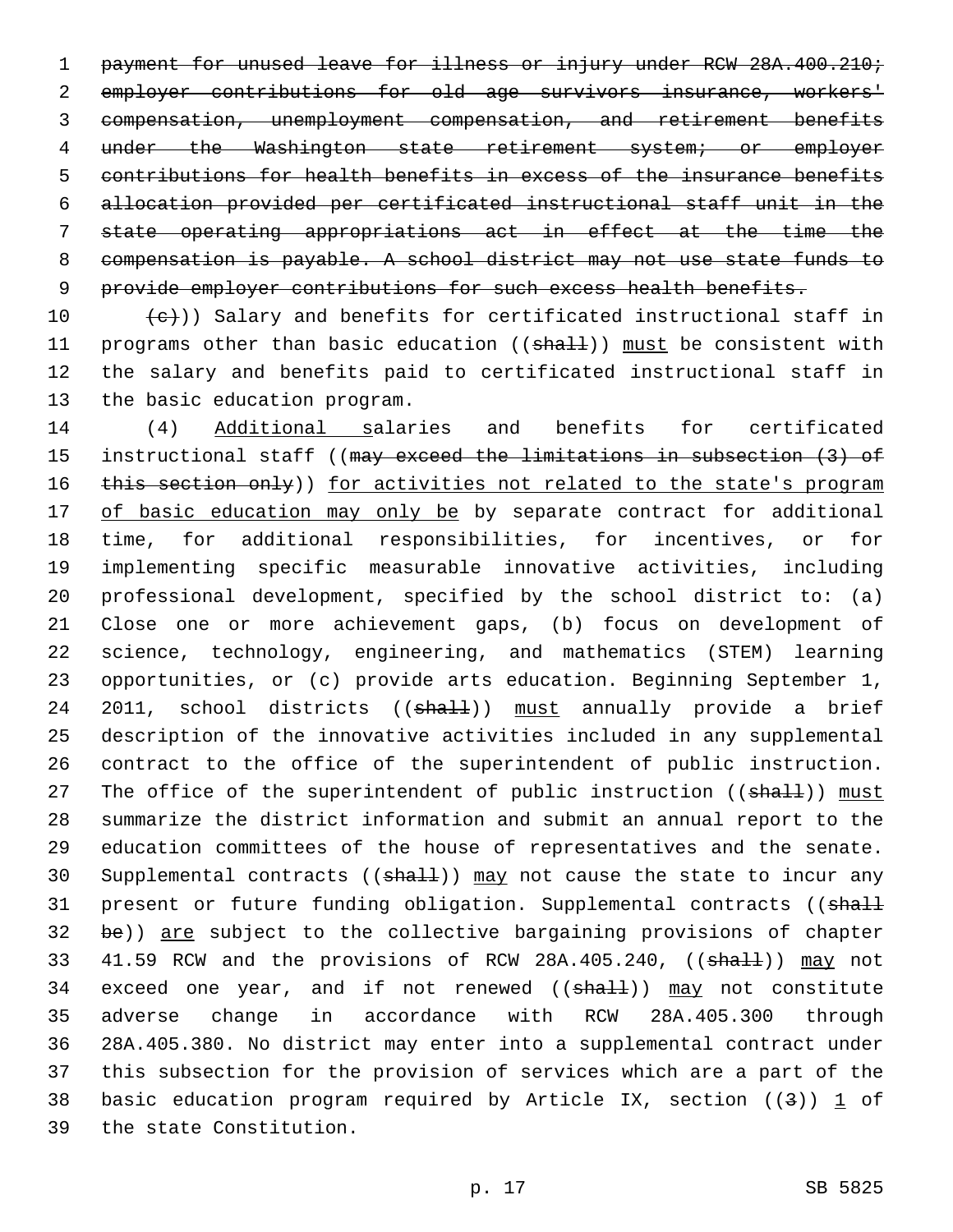1 (5) Employee benefit plans offered by any district ((shall)) must 2 comply with RCW 28A.400.350 ((and)), 28A.400.275, and 28A.400.280.

#### **Part V**

# **Establishing a Per Pupil Funding Model for General Education Expenditures**

 **Sec. 501.** RCW 28A.150.260 and 2014 c 217 s 206 are each amended 7 to read as follows:

8 The purpose of this section is to provide for the uniform allocation of state funding that the legislature deems necessary to support school districts in offering the minimum instructional program of basic education under RCW 28A.150.220. The allocation 12 shall be determined as follows:

 (1) The governor shall and the superintendent of public instruction may recommend to the legislature a formula for the distribution of a uniform basic education instructional allocation 16 for each common school district.

17 (2) The ((distribution)) formula under this section ((shall be)) must be for establishing uniform per pupil amounts for allocation purposes only. Except as may be required under chapter 28A.155, 28A.165, 28A.180, or 28A.185 RCW, or federal laws and regulations, nothing in this section requires school districts to use basic education instructional funds to implement a particular instructional approach or service. Nothing in this section requires school districts to maintain a particular classroom teacher-to-student ratio or other staff-to-student ratio or to use allocated funds to pay for particular types or classifications of staff. Nothing in this section entitles an individual teacher to a particular teacher planning period. The superintendent of public instruction must determine an average per pupil amount for the allocations under subsections (4) through (9) of this section by dividing the total estimated allocations under subsections (4) through (9) of this section by the annual average full-time equivalent students. If one or more of the allocations in subsections (4) through (9) of this section are 34 separately addressed in the omnibus appropriations act, such allocations shall be used instead.

 (3)(a) To the extent the technical details of the formula have been adopted by the legislature and except when specifically provided as a school district allocation, the distribution formula for the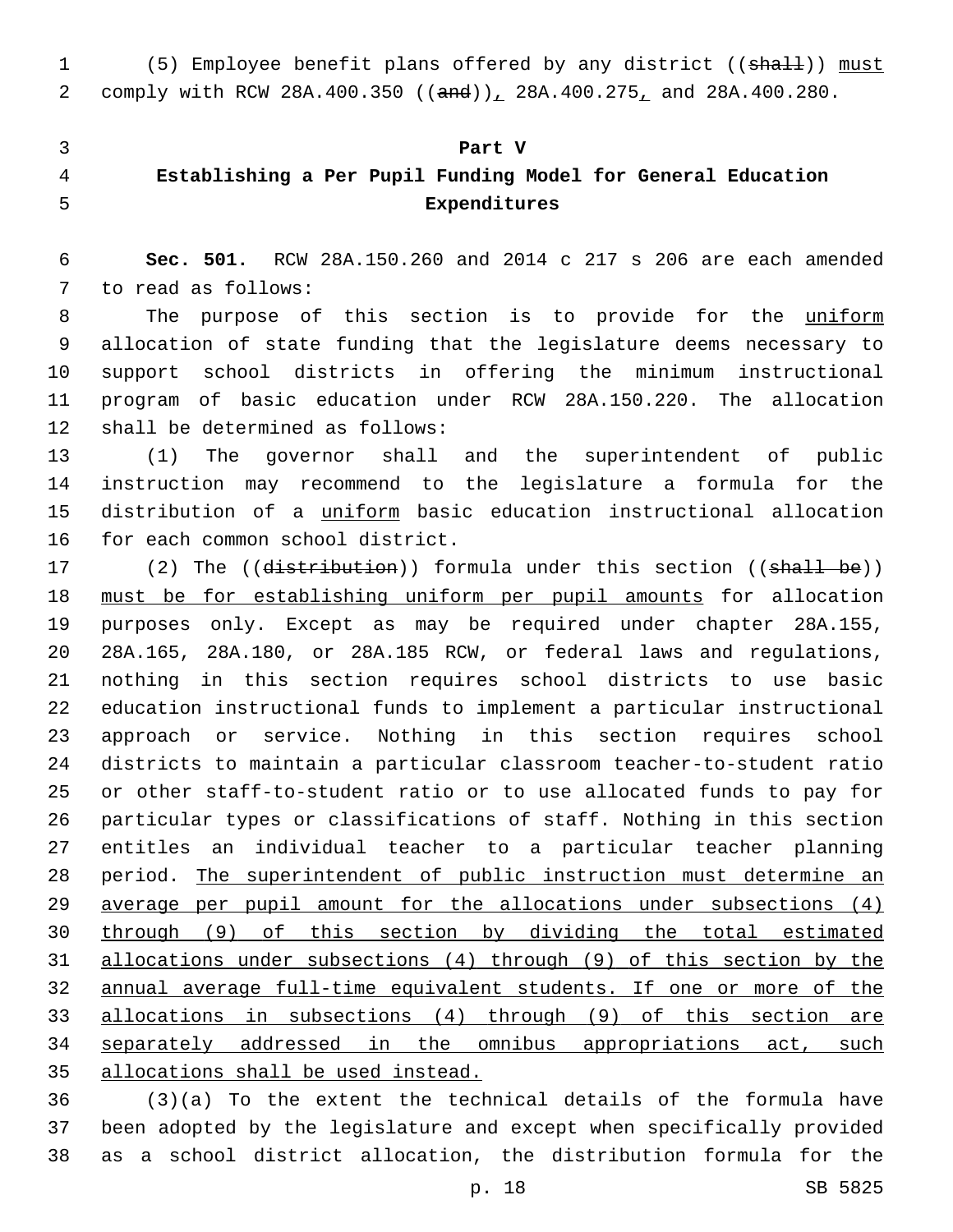basic education instructional allocation shall be based on minimum staffing and nonstaff costs the legislature deems necessary to support instruction and operations in prototypical schools serving high, middle, and elementary school students as provided in this section. The use of prototypical schools for the distribution formula does not constitute legislative intent that schools should be operated or structured in a similar fashion as the prototypes. Prototypical schools illustrate the level of resources needed to operate a school of a particular size with particular types and grade levels of students using commonly understood terms and inputs, such as class size, hours of instruction, and various categories of school staff. It is the intent that the funding allocations to school districts be adjusted from the school prototypes based on the actual number of annual average full-time equivalent students in each grade level at each school in the district and not based on the grade-level configuration of the school to the extent that data is available. The allocations shall be further adjusted from the school prototypes with minimum allocations for small schools and to reflect other factors 19 identified in the omnibus appropriations act.

 (b) For the purposes of this section, prototypical schools are 21 defined as follows:

 (i) A prototypical high school has six hundred average annual full-time equivalent students in grades nine through twelve;

 (ii) A prototypical middle school has four hundred thirty-two average annual full-time equivalent students in grades seven and eight; and

 (iii) A prototypical elementary school has four hundred average annual full-time equivalent students in grades kindergarten through  $six.$ 

 (4)(a)(i) The minimum allocation for each level of prototypical school shall be based on the number of full-time equivalent classroom teachers needed to provide instruction over the minimum required annual instructional hours under RCW 28A.150.220 and provide at least one teacher planning period per school day, and based on the following general education average class size of full-time 36 equivalent students per teacher:

| - 37 |  |  |  |  |  |  |  |  |  |  |  |  |  | General education  |
|------|--|--|--|--|--|--|--|--|--|--|--|--|--|--------------------|
| 38   |  |  |  |  |  |  |  |  |  |  |  |  |  | average class size |
|      |  |  |  |  |  |  |  |  |  |  |  |  |  |                    |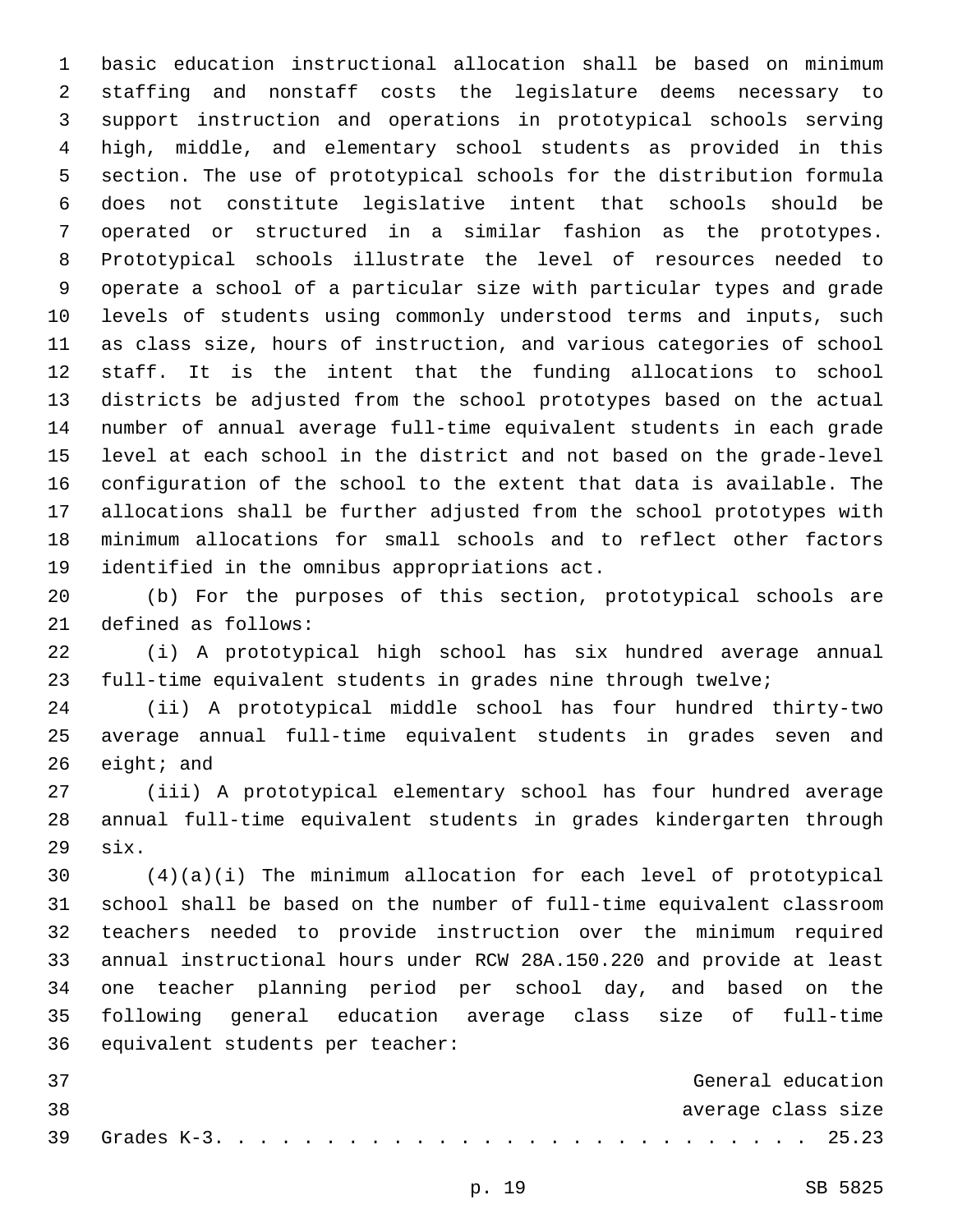(ii) The minimum class size allocation for each prototypical high school shall also provide for enhanced funding for class size reduction for two laboratory science classes within grades nine through twelve per full-time equivalent high school student multiplied by a laboratory science course factor of 0.0833, based on the number of full-time equivalent classroom teachers needed to provide instruction over the minimum required annual instructional hours in RCW 28A.150.220, and providing at least one teacher planning 13 period per school day:

| 14 |  |  |  |  |  |  |  |  |  |  |  |  |  | Laboratory science |
|----|--|--|--|--|--|--|--|--|--|--|--|--|--|--------------------|
| 15 |  |  |  |  |  |  |  |  |  |  |  |  |  | average class size |
|    |  |  |  |  |  |  |  |  |  |  |  |  |  |                    |

 (b) During the 2011-2013 biennium and beginning with schools with the highest percentage of students eligible for free and reduced- price meals in the prior school year, the general education average class size for grades K-3 shall be reduced until the average class size funded under this subsection (4) is no more than 17.0 full-time equivalent students per teacher beginning in the 2017-18 school year.

 (c) The minimum allocation for each prototypical middle and high school shall also provide for full-time equivalent classroom teachers based on the following number of full-time equivalent students per 26 teacher in career and technical education:

| 27 | Career and technical                                       |            |
|----|------------------------------------------------------------|------------|
| 28 | education average                                          |            |
| 29 |                                                            | class size |
| 30 | Approved career and technical education offered at         |            |
| 31 | the middle school and high school level 26.57              |            |
| 32 | Skill center programs meeting the standards established    |            |
| 33 | by the office of the superintendent of public              |            |
| 34 |                                                            |            |
| 35 | (d) In addition, the omnibus appropriations act shall at a |            |
| 36 | minimum specify:                                           |            |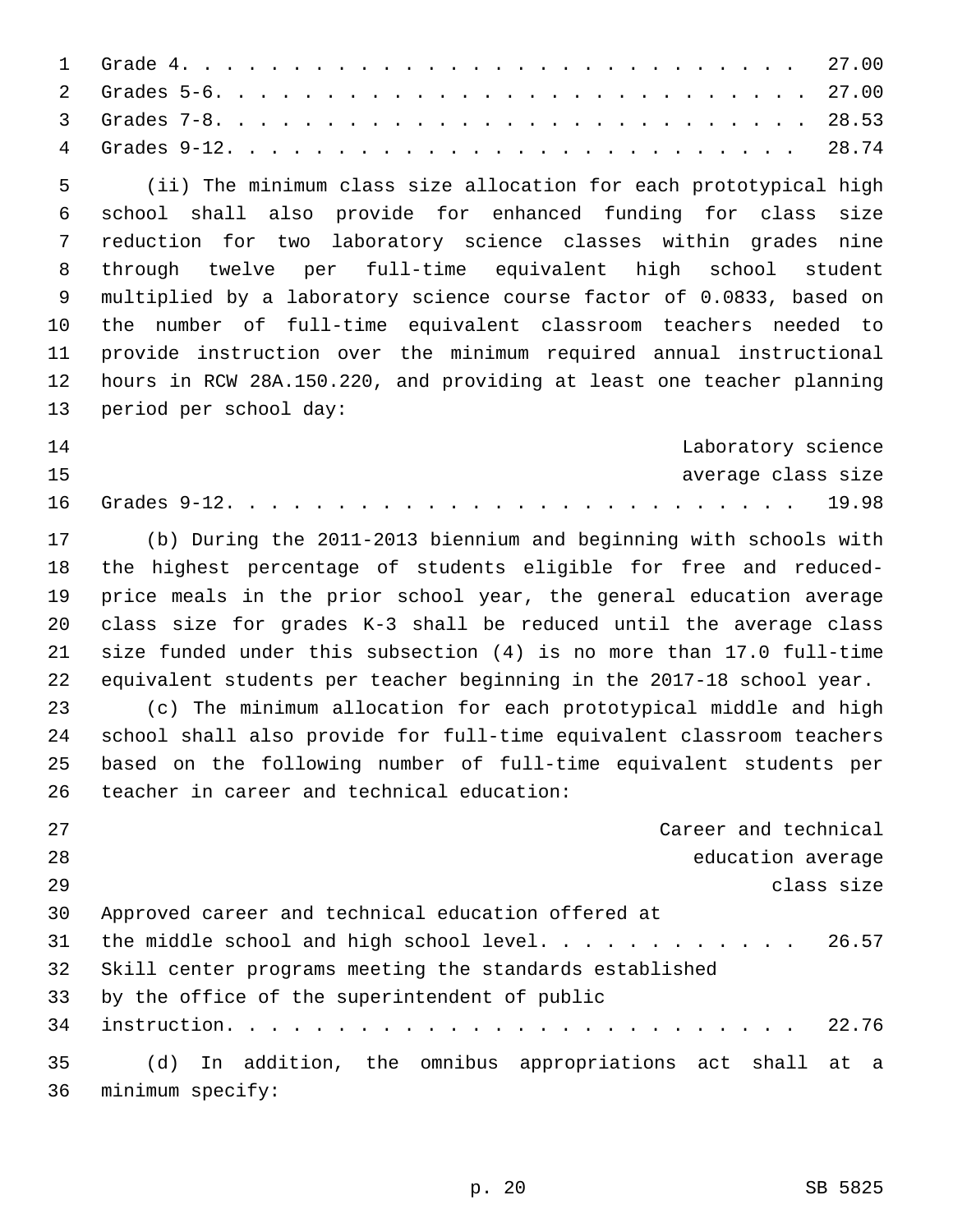1 (i) A high-poverty average class size in schools where more than 2 fifty percent of the students are eligible for free and reduced-price 3 meals; and 4 (ii) A specialty average class size for advanced placement and 5 international baccalaureate courses. 6 (5) The minimum allocation for each level of prototypical school 7 shall include allocations for the following types of staff in 8 addition to classroom teachers: 9 10 Elementary School Middle School High School 11 12 Principals, assistant principals, and other certificated building-level administrators. . . . . . . . . . . . . . . . . . . . . . . . . . . . . . . . . . . . . . . . . . . . . . . . . . . 1.253 1.353 1.880 13 14 Teacher librarians, a function that includes information literacy, technology, and media to support school library media programs. . . . . . . . . . . . . . . . . . . . 0.663 0.519 0.523 15 Health and social services: 16 School nurses. . . . . . . . . . . . . . . . . . . . . . . . . . . . . . . . . . . . . . . . . . . . . . . . 0.076 0.060 0.096 17 Social workers. . . . . . . . . . . . . . . . . . . . . . . . . . . . . . . . . . . . . . . . . . . . . . . 0.042 0.006 0.015 18 Psychologists. . . . . . . . . . . . . . . . . . . . . . . . . . . . . . . . . . . . . . . . . . . . . . . . 0.017 0.002 0.007 19 20 Guidance counselors, a function that includes parent outreach and graduation advising. . . . . . . . . . . . . . . . . . . . . . . . . . . . . . . . . . . . . . . . . . . . . . . . . . . . . . . . 0.493 1.116 2.539 21 22 Teaching assistance, including any aspect of educational instructional services provided by classified employees. . . . . . . . . . . . . . . . . . . . . . . . . . . . . . . . . . . . 0.936 0.700 0.652 23 Office support and other noninstructional aides. . . . . . . . . . . . . . . . . . . . . . . . . 2.012 2.325 3.269 24 Custodians. . . . . . . . . . . . . . . . . . . . . . . . . . . . . . . . . . . . . . . . . . . . . . . . . . . . . 1.657 1.942 2.965 25 Classified staff providing student and staff safety. . . . . . . . . . . . . . . . . . . . . . . 0.079 0.092 0.141 26 Parent involvement coordinators. . . . . . . . . . . . . . . . . . . . . . . . . . . . . . . . . . . . 0.00 0.00 0.00

 (6)(a) The minimum staffing allocation for each school district to provide district-wide support services shall be allocated per one thousand annual average full-time equivalent students in grades K-12 as follows:30

| 31 |                                               |  |  | Staff per 1,000 |
|----|-----------------------------------------------|--|--|-----------------|
| 32 |                                               |  |  | K-12 students   |
|    |                                               |  |  |                 |
|    | 34 Facilities, maintenance, and grounds 1.813 |  |  |                 |
|    | 35 Warehouse, laborers, and mechanics. 0.332  |  |  |                 |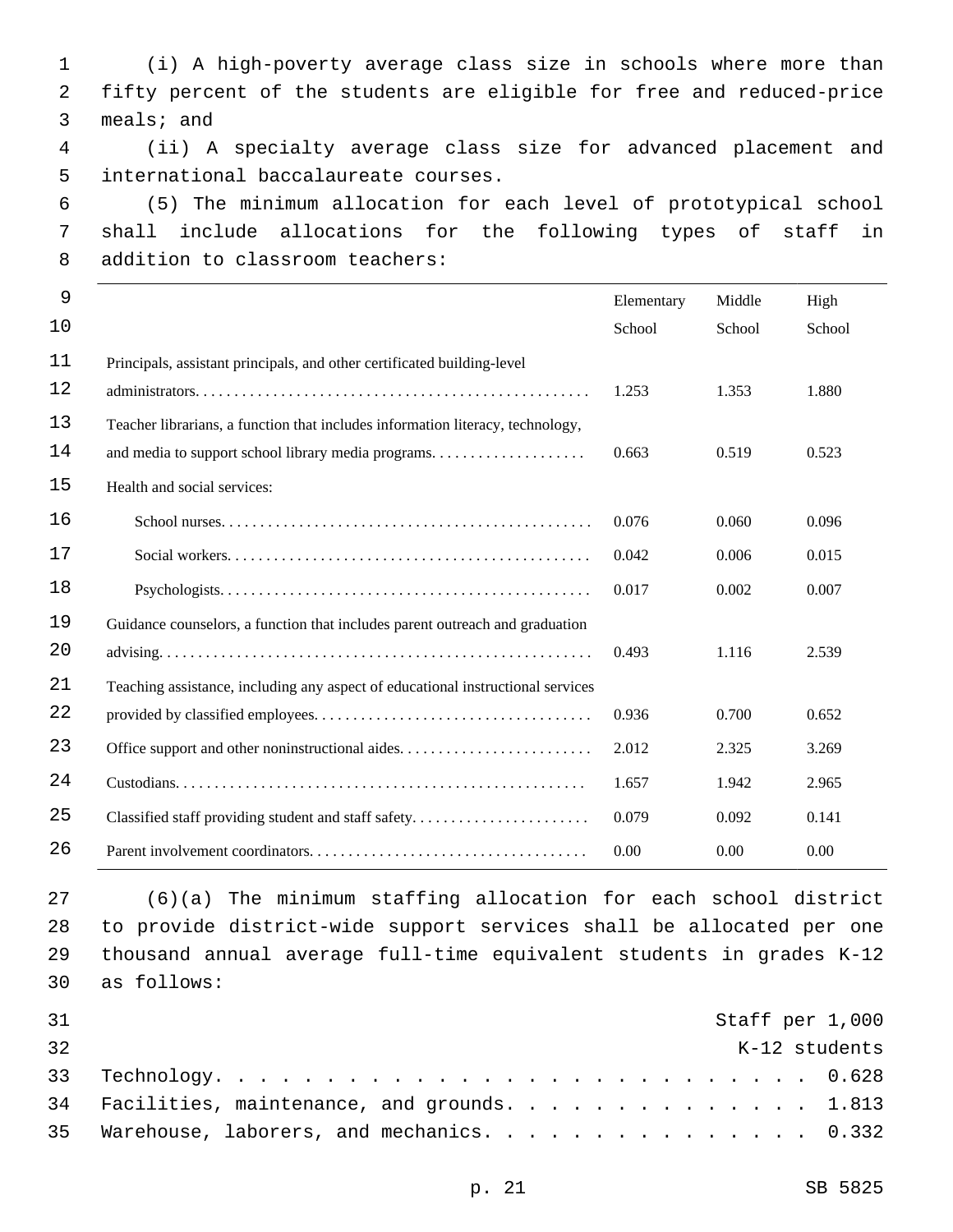(b) The minimum allocation of staff units for each school district to support certificated and classified staffing of central administration shall be 5.30 percent of the staff units generated under subsections (4)(a) and (b) and (5) of this section and (a) of 5 this subsection.

 (7) The distribution formula shall include staffing allocations to school districts for career and technical education and skill center administrative and other school-level certificated staff, as 9 specified in the omnibus appropriations act.

 (8)(a) Except as provided in (b) and (c) of this subsection, the minimum allocation for each school district shall include allocations per annual average full-time equivalent student for the following materials, supplies, and operating costs, to be adjusted for 14 inflation from the 2008-09 school year:

| 15 | Per annual average                                       |
|----|----------------------------------------------------------|
| 16 | full-time equivalent student                             |
| 17 | in grades K-12                                           |
| 18 |                                                          |
| 19 |                                                          |
| 20 |                                                          |
| 21 | Other supplies and library materials. \$124.07           |
| 22 | Instructional professional development for certified and |
| 23 |                                                          |
| 24 |                                                          |
| 25 | Security and central office. \$50.76                     |

 (b) During the 2011-2013 biennium, the minimum allocation for maintenance, supplies, and operating costs shall be increased as specified in the omnibus appropriations act. The following allocations, adjusted for inflation from the 2007-08 school year, are provided in the 2015-16 school year, after which the allocations shall be adjusted annually for inflation as specified in the omnibus 32 appropriations act:

| 33 | Per annual average                    |
|----|---------------------------------------|
| 34 | full-time equivalent student          |
| 35 | in grades K-12                        |
|    |                                       |
|    | 37 Utilities and insurance. \$309.21  |
|    | 38 Curriculum and textbooks. \$122.17 |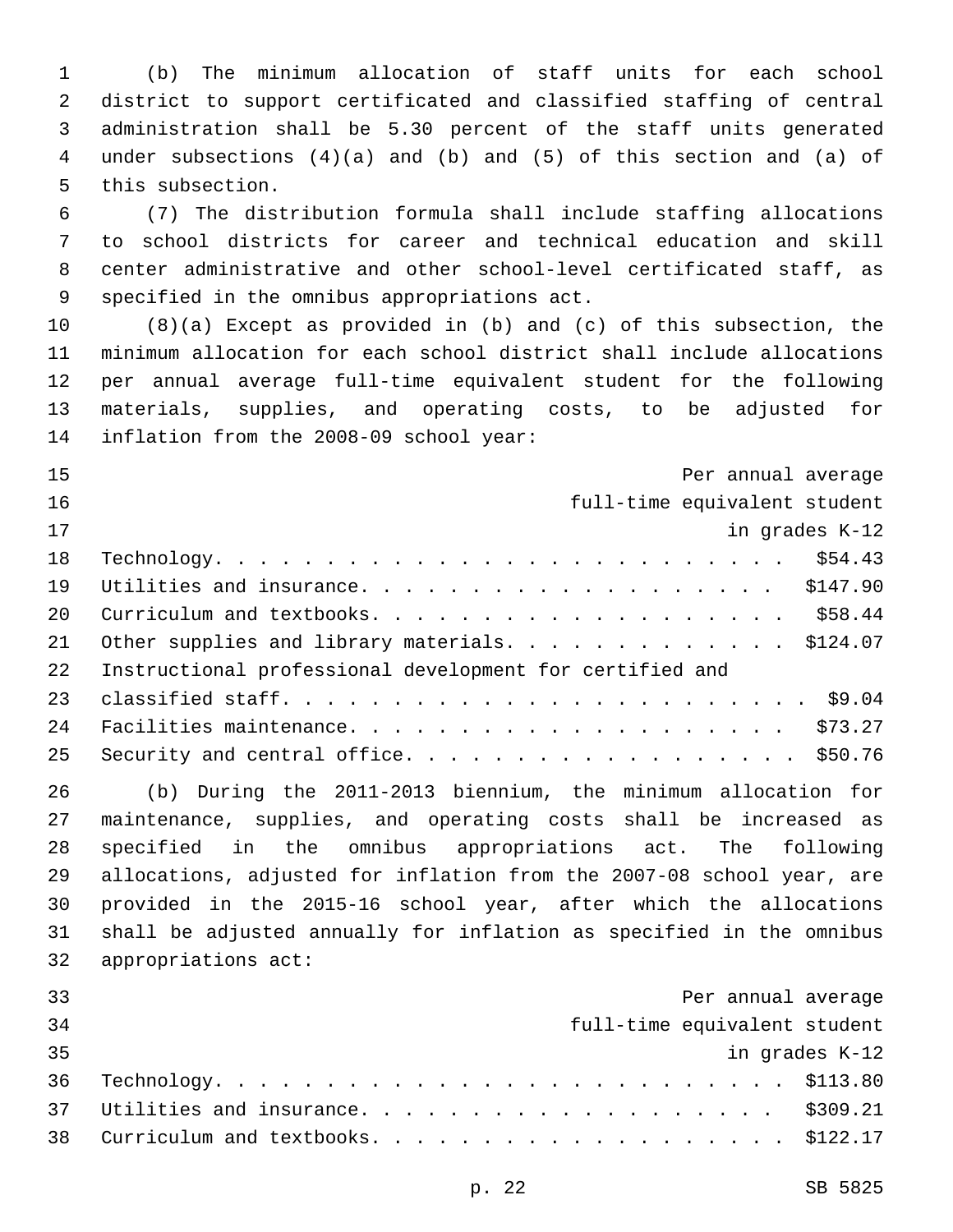1 Other supplies and library materials. . . . . . . . . . . . . \$259.39 Instructional professional development for certificated and classified staff. . . . . . . . . . . . . . . . . . . . . . . \$18.89 Facilities maintenance. . . . . . . . . . . . . . . . . . . . \$153.18 Security and central office administration. . . . . . . . . . \$106.12 (c) In addition to the amounts provided in (a) and (b) of this subsection, beginning in the 2014-15 school year, the omnibus appropriations act shall provide the following minimum allocation for each annual average full-time equivalent student in grades nine through twelve for the following materials, supplies, and operating 11 costs, to be adjusted annually for inflation: Per annual average full-time equivalent student in grades 9-12 Technology. . . . . . . . . . . . . . . . . . . . . . . . . . \$36.35 Curriculum and textbooks. . . . . . . . . . . . . . . . . . . \$39.02 17 Other supplies and library materials. . . . . . . . . . . . . \$82.84 Instructional professional development for certificated and classified staff. . . . . . . . . . . . . . . . . . . . . . . . \$6.04 (9) In addition to the amounts provided in subsection (8) of this section, the omnibus appropriations act shall provide an amount based on full-time equivalent student enrollment in each of the following: (a) Exploratory career and technical education courses for 24 students in grades seven through twelve; (b) Preparatory career and technical education courses for students in grades nine through twelve offered in a high school; and (c) Preparatory career and technical education courses for students in grades eleven and twelve offered through a skill center. (10) In addition to the allocations otherwise provided under this section, amounts shall be provided to support the following programs 31 and services: (a) To provide supplemental instruction and services for underachieving students through the learning assistance program under RCW 28A.165.005 through 28A.165.065, allocations shall be based on the district percentage of students in grades K-12 who were eligible for free or reduced-price meals in the prior school year. The minimum allocation for the program shall provide for each level of prototypical school resources to provide, on a statewide average, 1.5156 hours per week in extra instruction with a class size of

p. 23 SB 5825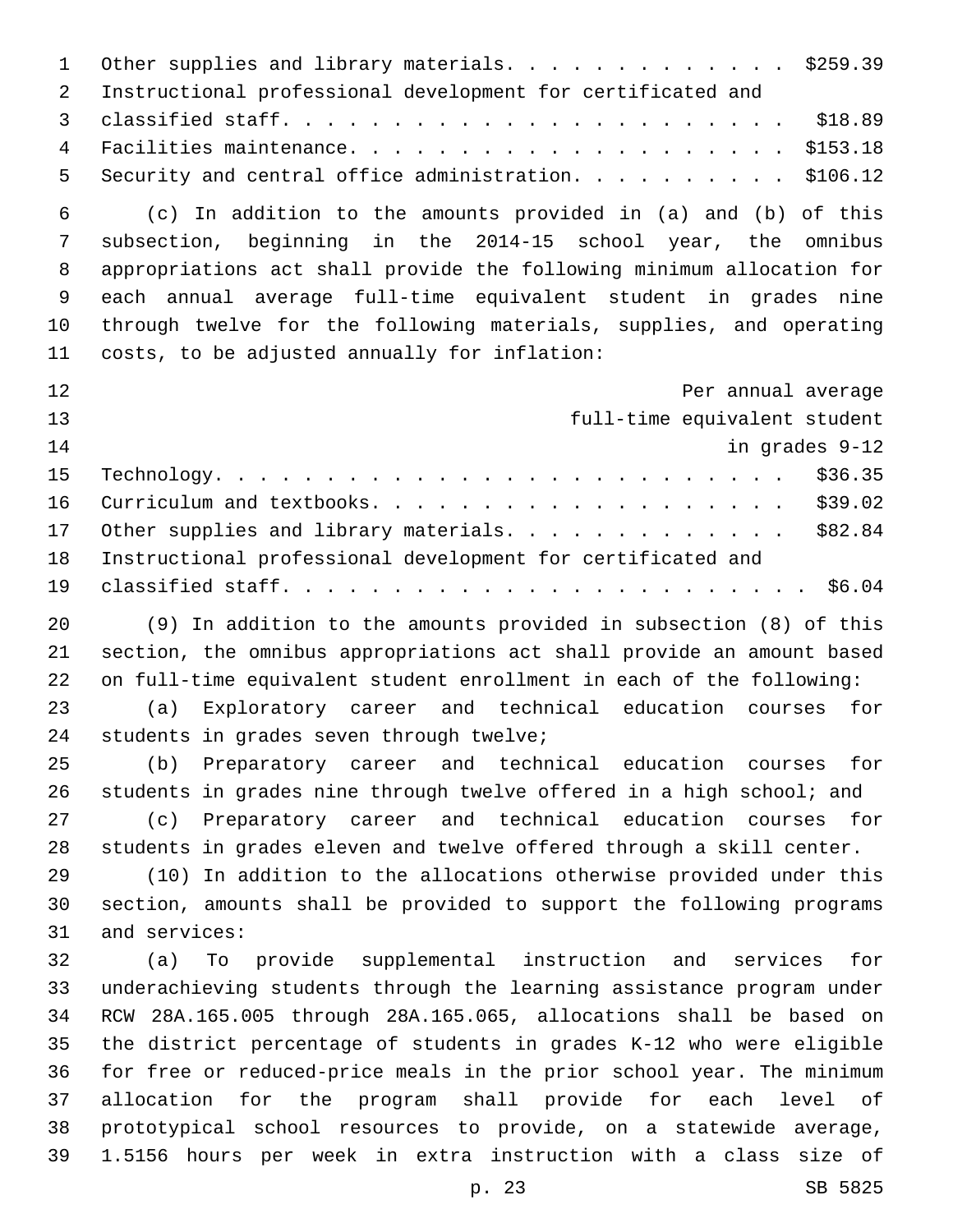fifteen learning assistance program students per teacher. Each school district shall receive a uniform per pupil distribution under this subsection (10)(a). The office of the superintendent of public instruction must calculate a uniform per pupil amount based on the statewide total calculated under this subsection (10)(a).

 (b) To provide supplemental instruction and services for students whose primary language is other than English, allocations shall be based on the head count number of students in each school who are eligible for and enrolled in the transitional bilingual instruction program under RCW 28A.180.010 through 28A.180.080. The minimum allocation for each level of prototypical school shall provide resources to provide, on a statewide average, 4.7780 hours per week in extra instruction with fifteen transitional bilingual instruction program students per teacher. Notwithstanding other provisions of this subsection (10), the actual per-student allocation may be scaled to provide a larger allocation for students needing more intensive intervention and a commensurate reduced allocation for students needing less intensive intervention, as detailed in the omnibus 19 appropriations act. Each school district shall receive a uniform per pupil distribution under this subsection (10)(b). The office of the superintendent of public instruction must calculate a uniform per pupil amount based on the statewide total calculated under this 23 subsection (10)(b).

 (c) To provide additional allocations to support programs for highly capable students under RCW 28A.185.010 through 28A.185.030, allocations shall be based on two and three hundred fourteen one- thousandths percent of each school district's full-time equivalent basic education enrollment. The minimum allocation for the programs shall provide resources to provide, on a statewide average, 2.1590 hours per week in extra instruction with fifteen highly capable program students per teacher. Each school district shall receive a uniform per pupil distribution under this subsection (10)(c). The office of the superintendent of public instruction must calculate a uniform per pupil amount based on the statewide total calculated under this subsection (10)(c).

 $(11)$  The allocations under subsections  $(4)(a)$  and  $(b)$ ,  $(5)$ ,  $(6)$ , and (8) of this section shall be enhanced as provided under RCW 28A.150.390 on an excess cost basis to provide supplemental instructional resources for students with disabilities. Each school district shall receive a uniform per pupil distribution under this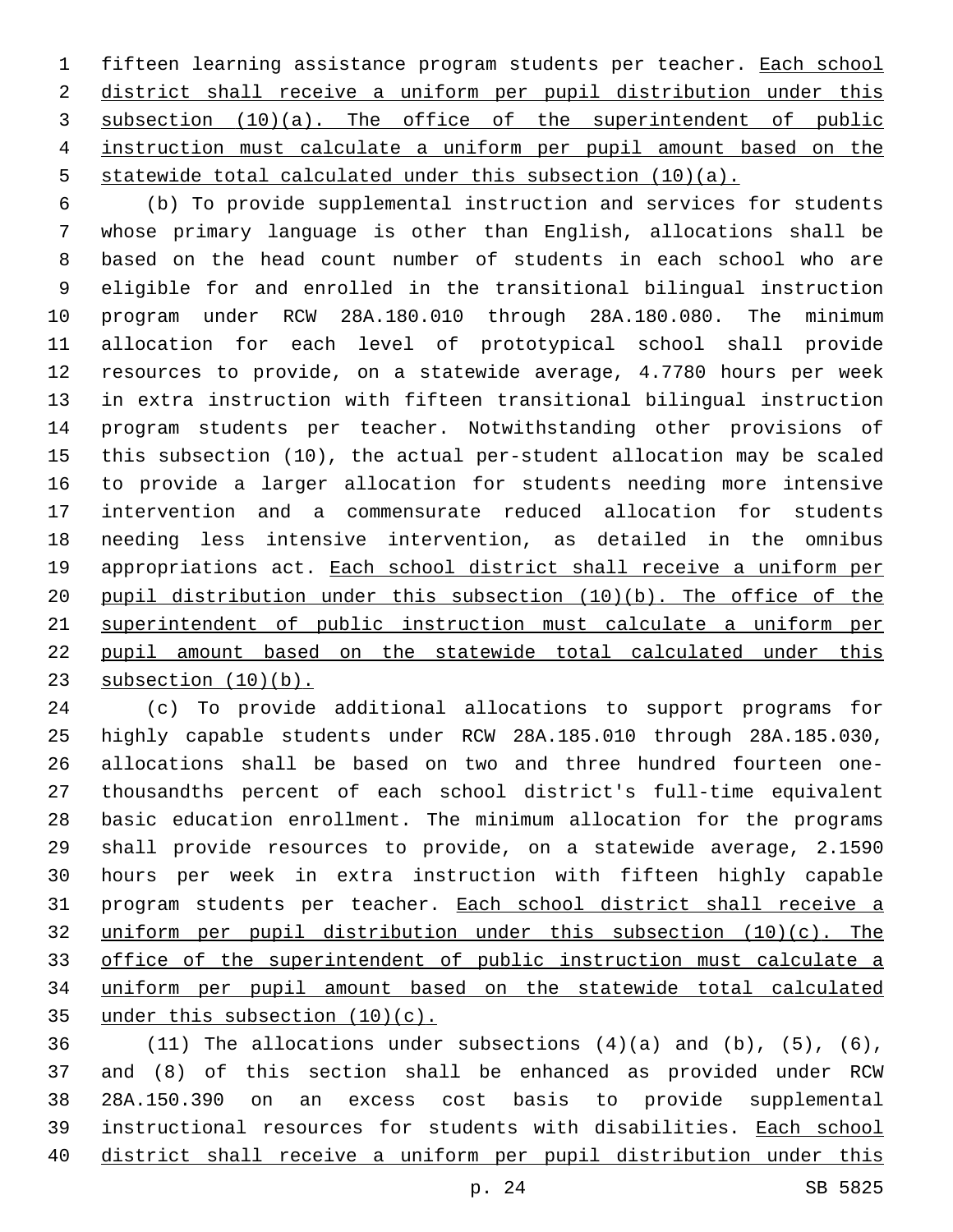subsection (11). The office of the superintendent of public instruction must calculate a uniform per pupil amount based on the statewide total calculated under this subsection (11).

 (12)(a) For the purposes of allocations for prototypical high schools and middle schools under subsections (4) and (10) of this section that are based on the percent of students in the school who are eligible for free and reduced-price meals, the actual percent of such students in a school shall be adjusted by a factor identified in the omnibus appropriations act to reflect underreporting of free and reduced-price meal eligibility among middle and high school students.

 (b) Allocations or enhancements provided under subsections (4), (7), and (9) of this section for exploratory and preparatory career and technical education courses shall be provided only for courses approved by the office of the superintendent of public instruction 15 under chapter 28A.700 RCW.

 (c) For any school district, the minimum total allocation per annual average full-time equivalent student for all allocations under subsections (4) through (11) of this section and sections 203 and 204 of this act, and estimated levies collected under sections 101 and 102 of this act, is eleven thousand five hundred dollars per annual average full-time equivalent student.

 (13)(a) This formula for distribution of basic education funds shall be reviewed biennially by the superintendent and governor. The recommended formula shall be subject to approval, amendment or 25 rejection by the legislature.

 (b) In the event the legislature rejects the distribution formula recommended by the governor, without adopting a new distribution formula, the distribution formula for the previous school year shall 29 remain in effect.

 (c) The enrollment of any district shall be the annual average number of full-time equivalent students and part-time students as provided in RCW 28A.150.350, enrolled on the first school day of each month, including students who are in attendance pursuant to RCW 28A.335.160 and 28A.225.250 who do not reside within the servicing school district. The definition of full-time equivalent student shall be determined by rules of the superintendent of public instruction and shall be included as part of the superintendent's biennial budget request. The definition shall be based on the minimum instructional hour offerings required under RCW 28A.150.220. Any revision of the 40 present definition ((shall)) does not take effect until approved by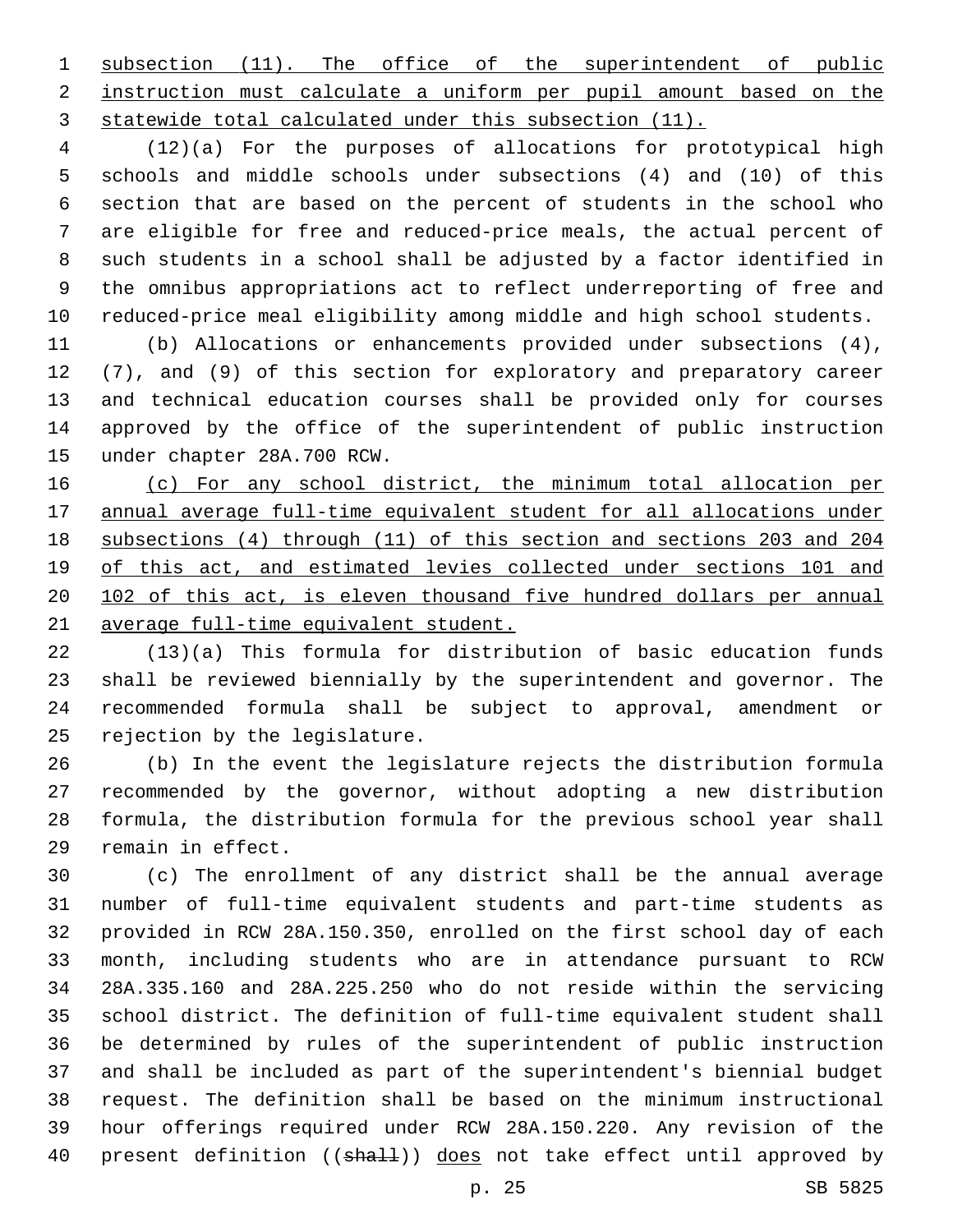the house ways and means committee and the senate ways and means 2 committee.

 (d) The office of financial management shall make a monthly review of the superintendent's reported full-time equivalent students in the common schools in conjunction with RCW 43.62.050.

 **Sec. 502.** RCW 28A.150.260 and 2015 c 2 s 2 and 2014 c 217 s 206 are each reenacted and amended to read as follows:7

8 The purpose of this section is to provide for the uniform allocation of state funding that the legislature deems necessary to support school districts in offering the minimum instructional program of basic education under RCW 28A.150.220. The allocation 12 shall be determined as follows:

 (1) The governor shall and the superintendent of public instruction may recommend to the legislature a formula for the distribution of a uniform basic education instructional allocation 16 for each common school district.

17 (2) The ((distribution)) formula under this section ((shall be)) must be for establishing uniform per pupil amounts for allocation purposes only. Except as required for class size reduction funding provided under subsection (4)(f) of this section and as may be required under chapter 28A.155, 28A.165, 28A.180, or 28A.185 RCW, or federal laws and regulations, nothing in this section requires school districts to use basic education instructional funds to implement a particular instructional approach or service. Nothing in this section requires school districts to maintain a particular classroom teacher- to-student ratio or other staff-to-student ratio or to use allocated funds to pay for particular types or classifications of staff. Nothing in this section entitles an individual teacher to a 29 particular teacher planning period. The superintendent of public instruction must determine an average per pupil amount for the allocations under subsections (4) through (9) of this section by dividing the total estimated allocations under subsections (4) through (9) of this section by the annual average full-time equivalent students. If one or more of the allocations in subsections (4) through (9) of this section are separately addressed in the omnibus appropriations act, such allocations shall be used instead.

 (3)(a) To the extent the technical details of the formula have been adopted by the legislature and except when specifically provided as a school district allocation, the distribution formula for the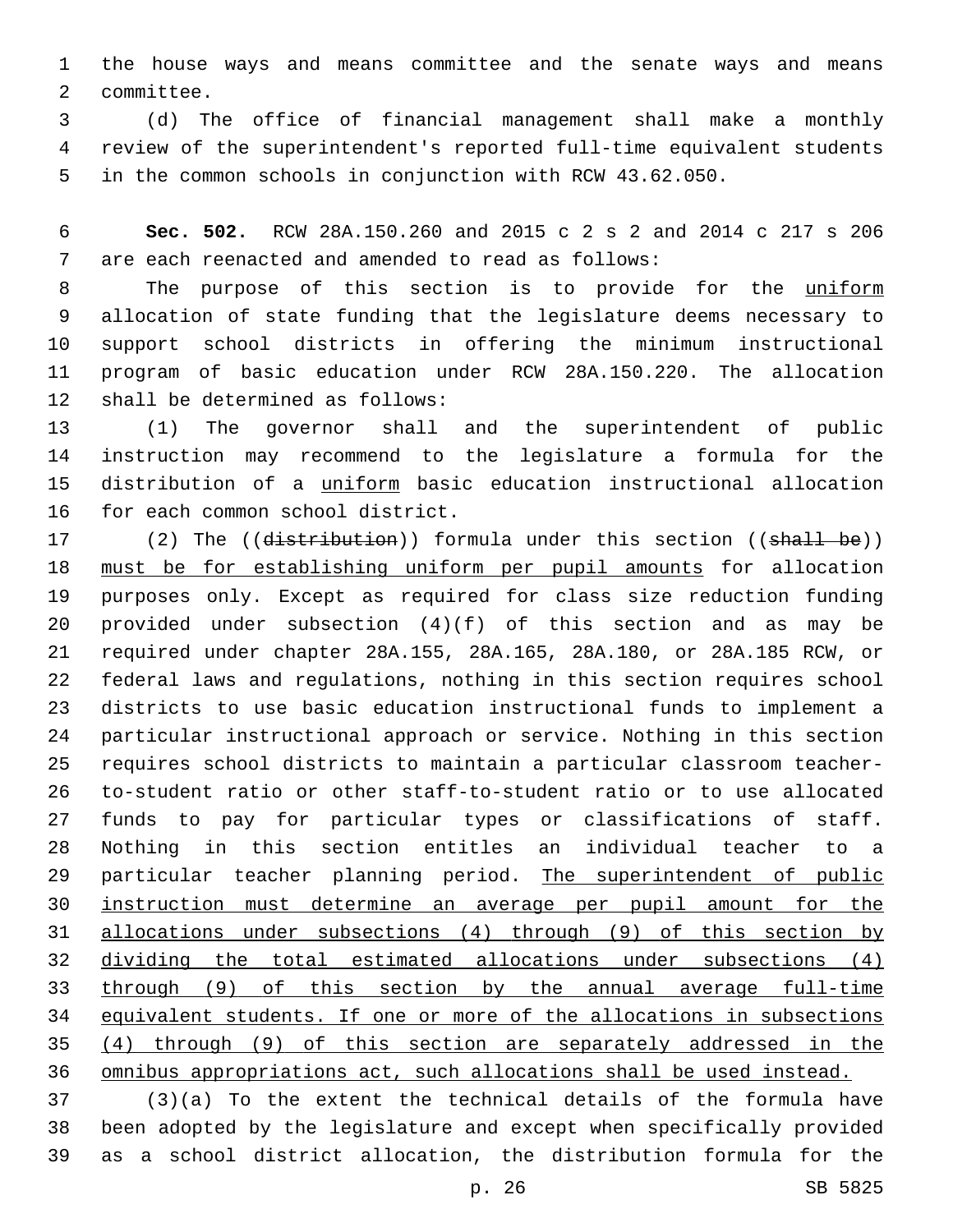basic education instructional allocation shall be based on minimum staffing and nonstaff costs the legislature deems necessary to support instruction and operations in prototypical schools serving high, middle, and elementary school students as provided in this section. The use of prototypical schools for the distribution formula does not constitute legislative intent that schools should be operated or structured in a similar fashion as the prototypes. Prototypical schools illustrate the level of resources needed to operate a school of a particular size with particular types and grade levels of students using commonly understood terms and inputs, such as class size, hours of instruction, and various categories of school staff. It is the intent that the funding allocations to school districts be adjusted from the school prototypes based on the actual number of annual average full-time equivalent students in each grade level at each school in the district and not based on the grade-level configuration of the school to the extent that data is available. The allocations shall be further adjusted from the school prototypes with minimum allocations for small schools and to reflect other factors 19 identified in the omnibus appropriations act.

 (b) For the purposes of this section, prototypical schools are 21 defined as follows:

 (i) A prototypical high school has six hundred average annual full-time equivalent students in grades nine through twelve;

 (ii) A prototypical middle school has four hundred thirty-two average annual full-time equivalent students in grades seven and eight; and

 (iii) A prototypical elementary school has four hundred average annual full-time equivalent students in grades kindergarten through  $six.$ 

 (4)(a)(i) The minimum allocation for each level of prototypical school shall be based on the number of full-time equivalent classroom teachers needed to provide instruction over the minimum required annual instructional hours under RCW 28A.150.220 and provide at least one teacher planning period per school day, and based on the following general education average class size of full-time 36 equivalent students per teacher:

 General education 38 average states of the state of the state of the state of the state of the state of the state of the state of the state of the state of the state of the state of the state of the state of the state of the state of the st class size

- 
-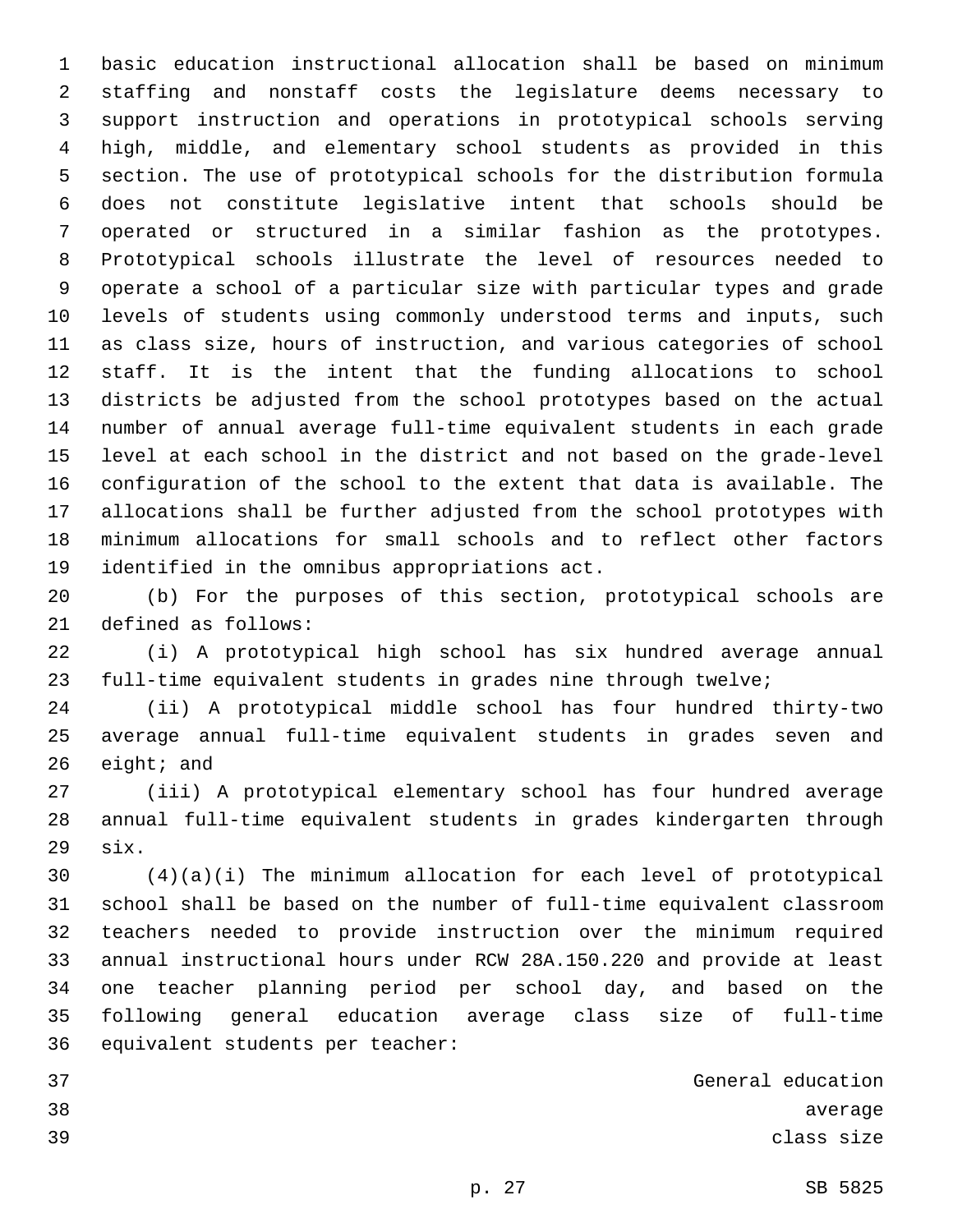| 6 (ii) The minimum class size allocation for each prototypical high |  |
|---------------------------------------------------------------------|--|
|                                                                     |  |

 school shall also provide for enhanced funding for class size reduction for two laboratory science classes within grades nine through twelve per full-time equivalent high school student multiplied by a laboratory science course factor of 0.0833, based on the number of full-time equivalent classroom teachers needed to provide instruction over the minimum required annual instructional hours in RCW 28A.150.220, and providing at least one teacher planning 14 period per school day:

| 15 |  |  |  |  |  |  |  |  |  |  | Laboratory science |
|----|--|--|--|--|--|--|--|--|--|--|--------------------|
| 16 |  |  |  |  |  |  |  |  |  |  | average class size |
|    |  |  |  |  |  |  |  |  |  |  |                    |

 (b) During the 2011-2013 biennium and beginning with schools with the highest percentage of students eligible for free and reduced- price meals in the prior school year, the general education average class size for grades K-3 shall be reduced until the average class size funded under this subsection (4) is no more than 17.0 full-time equivalent students per teacher beginning in the 2017-18 school year.

 (c) The minimum allocation for each prototypical middle and high school shall also provide for full-time equivalent classroom teachers based on the following number of full-time equivalent students per 27 teacher in career and technical education:

 Career and technical education average class size Approved career and technical education offered at 32 the middle school and high school level. . . . . . . . . . . . 19.0 Skill center programs meeting the standards established 34 by the office of the superintendent of public instruction. . . . . . . . . . . . . . . . . . . . . . . . . . . 16.0 (d) In addition, the omnibus appropriations act shall at a minimum specify a specialty average class size for advanced placement

38 and international baccalaureate courses.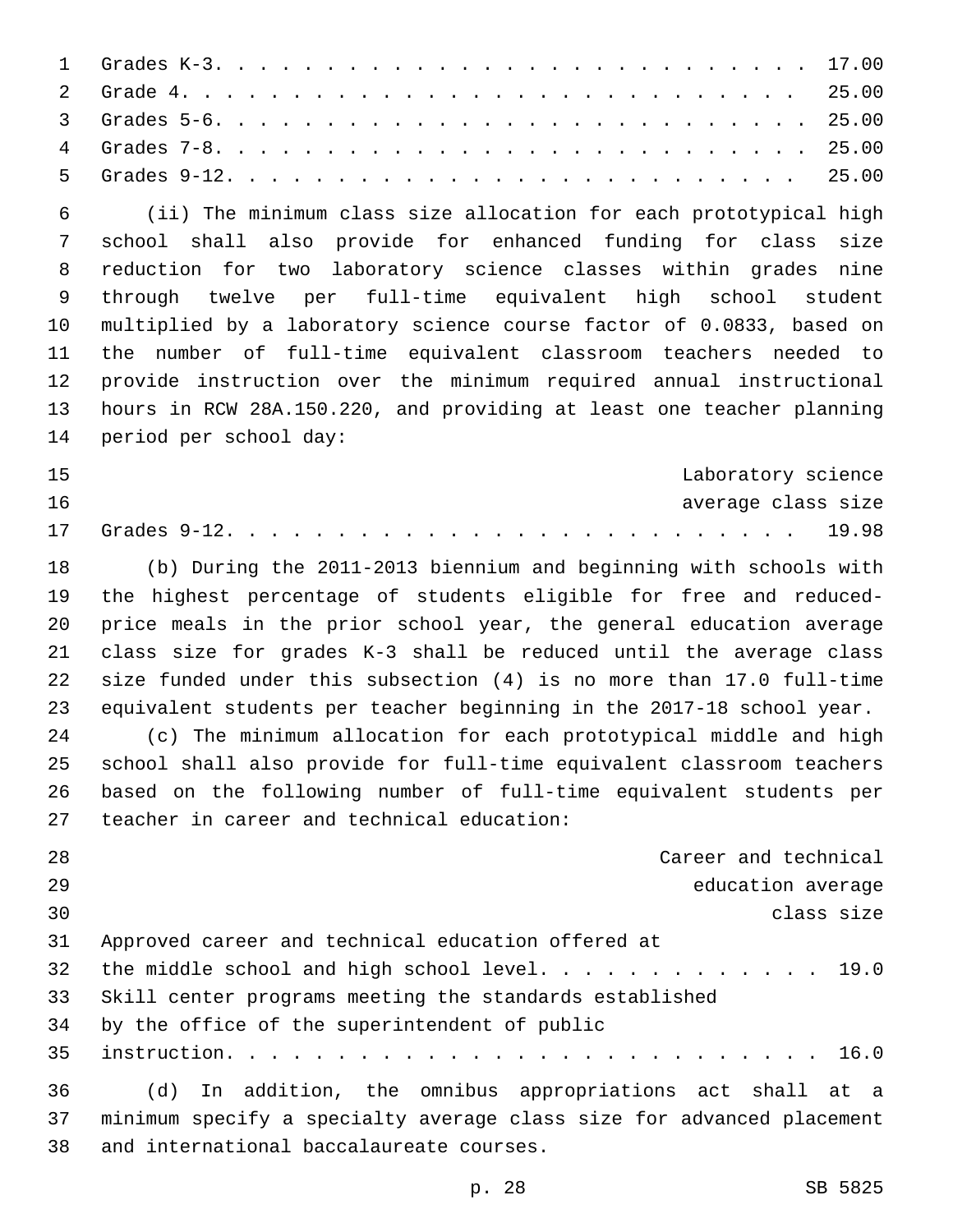(e) For each level of prototypical school at which more than fifty percent of the students were eligible for free and reduced- price meals in the prior school year, the superintendent shall allocate funding based on the following average class size of full-5 time equivalent students per teacher:

| - 6             | General education average |  |
|-----------------|---------------------------|--|
| $\overline{7}$  | class size in             |  |
| 8               | high poverty              |  |
| 9               |                           |  |
| 1 O             |                           |  |
|                 |                           |  |
| 12 <sub>1</sub> |                           |  |
|                 |                           |  |
|                 |                           |  |

 (f)(i) Funding for average class sizes in this subsection (4) shall be provided only to the extent of, and proportionate to, the school district's demonstrated actual average class size, up to the 17 funded class sizes.

 (ii) Districts that demonstrate capital facility needs that prevent them from reducing actual class sizes to funded levels, may use funding in this subsection (4) for school-based personnel who provide direct services to students. Districts that use this funding for purposes other than reducing actual class sizes must annually report the number and dollar value for each type of personnel funded 24 by school and grade level.

 (iii) The office of the superintendent of public instruction shall develop rules to implement this subsection (4).

 (5) The minimum allocation for each level of prototypical school shall include allocations necessary for the safe and effective operation of a school, to meet individual student needs, and to ensure all required school functions can be performed by appropriately trained personnel, for the following types of staff in 32 addition to classroom teachers:

| 33 |                                                                                | Elementary | Middle | High   |
|----|--------------------------------------------------------------------------------|------------|--------|--------|
| 34 |                                                                                | School     | School | School |
| 35 | Principals, assistant principals, and other certificated building-level        |            |        |        |
| 36 |                                                                                | 1.3        | 1.4    | 1.9    |
| 37 | Teacher librarians, a function that includes information literacy, technology, |            |        |        |
| 38 |                                                                                | 1.0        | 1.0    | 1.0    |
|    |                                                                                |            |        |        |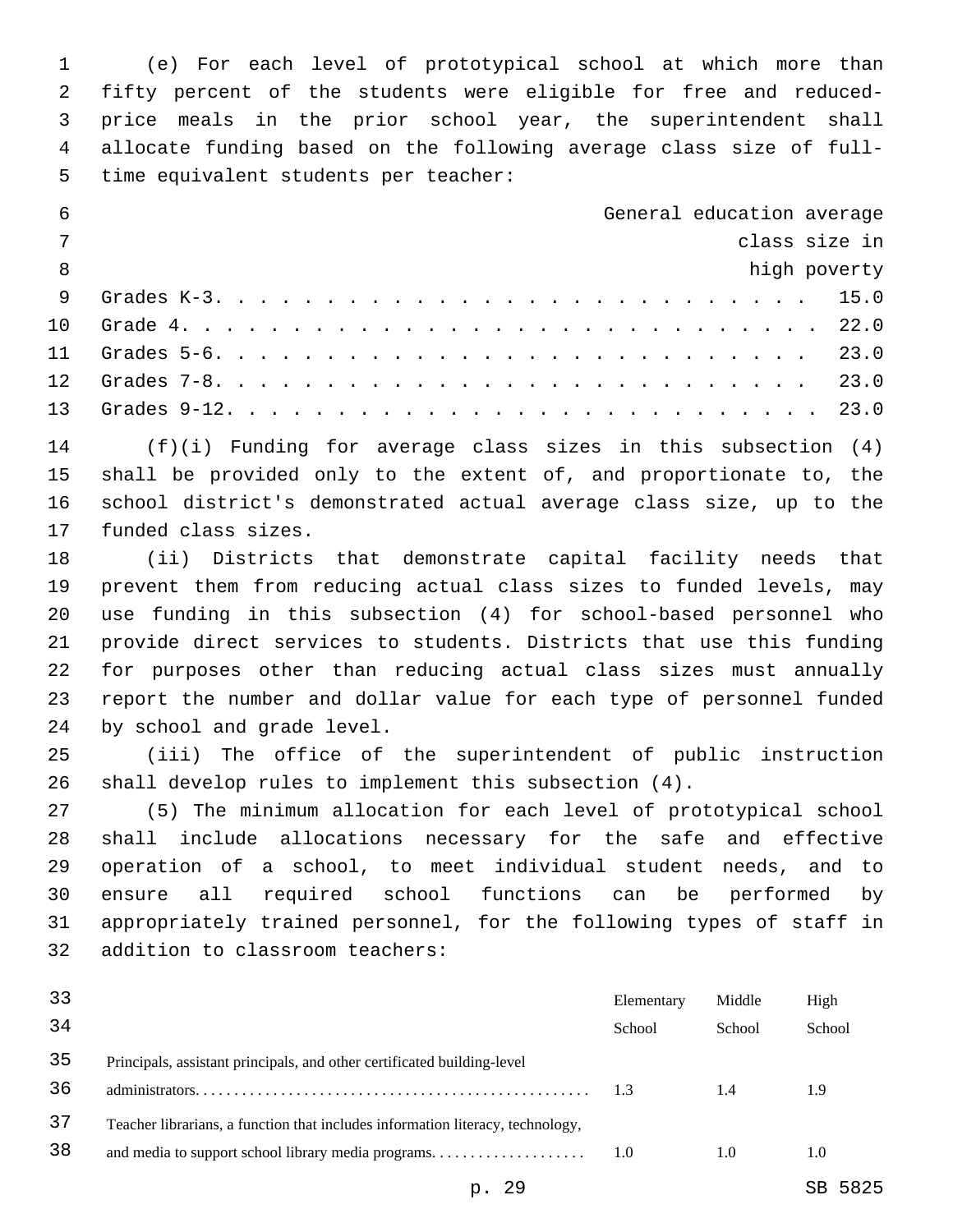| 1  | Health and social services:                                                     |       |       |       |
|----|---------------------------------------------------------------------------------|-------|-------|-------|
| 2  |                                                                                 | 0.585 | 0.888 | 0.824 |
| 3  |                                                                                 | 0.311 | 0.088 | 0.127 |
| 4  |                                                                                 | 0.104 | 0.024 | 0.049 |
| 5  | Guidance counselors, a function that includes parent outreach and graduation    |       |       |       |
| 6  |                                                                                 | 0.50  | 2.0   | 3.5   |
| 7  | Teaching assistance, including any aspect of educational instructional services |       |       |       |
| 8  |                                                                                 | 2.0   | 1.0   | 1.0   |
| 9  | Office support and other noninstructional aides                                 | 3.0   | 3.5   | 3.5   |
| 10 |                                                                                 | 1.7   | 2.0   | 3.0   |
| 11 | Classified staff providing student and staff safety                             | 0.0   | 0.7   | 1.3   |
| 12 |                                                                                 | 1.0   | 1.0   | 1.0   |

 (6)(a) The minimum staffing allocation for each school district to provide district-wide support services shall be allocated per one thousand annual average full-time equivalent students in grades K-12 16 as follows:

| 17  |                                              |  |  | Staff per 1,000 |
|-----|----------------------------------------------|--|--|-----------------|
| 1 R |                                              |  |  | K-12 students   |
|     |                                              |  |  |                 |
|     | 20 Facilities, maintenance, and grounds. 4.0 |  |  |                 |
|     | 21 Warehouse, laborers, and mechanics. 1.9   |  |  |                 |

 (b) The minimum allocation of staff units for each school district to support certificated and classified staffing of central administration shall be 5.30 percent of the staff units generated under subsections (4)(a) and (b) and (5) of this section and (a) of 26 this subsection.

 (7) The distribution formula shall include staffing allocations to school districts for career and technical education and skill center administrative and other school-level certificated staff, as 30 specified in the omnibus appropriations act.

 (8)(a) Except as provided in (b) and (c) of this subsection, the minimum allocation for each school district shall include allocations per annual average full-time equivalent student for the following materials, supplies, and operating costs, to be adjusted for 35 inflation from the 2008-09 school year: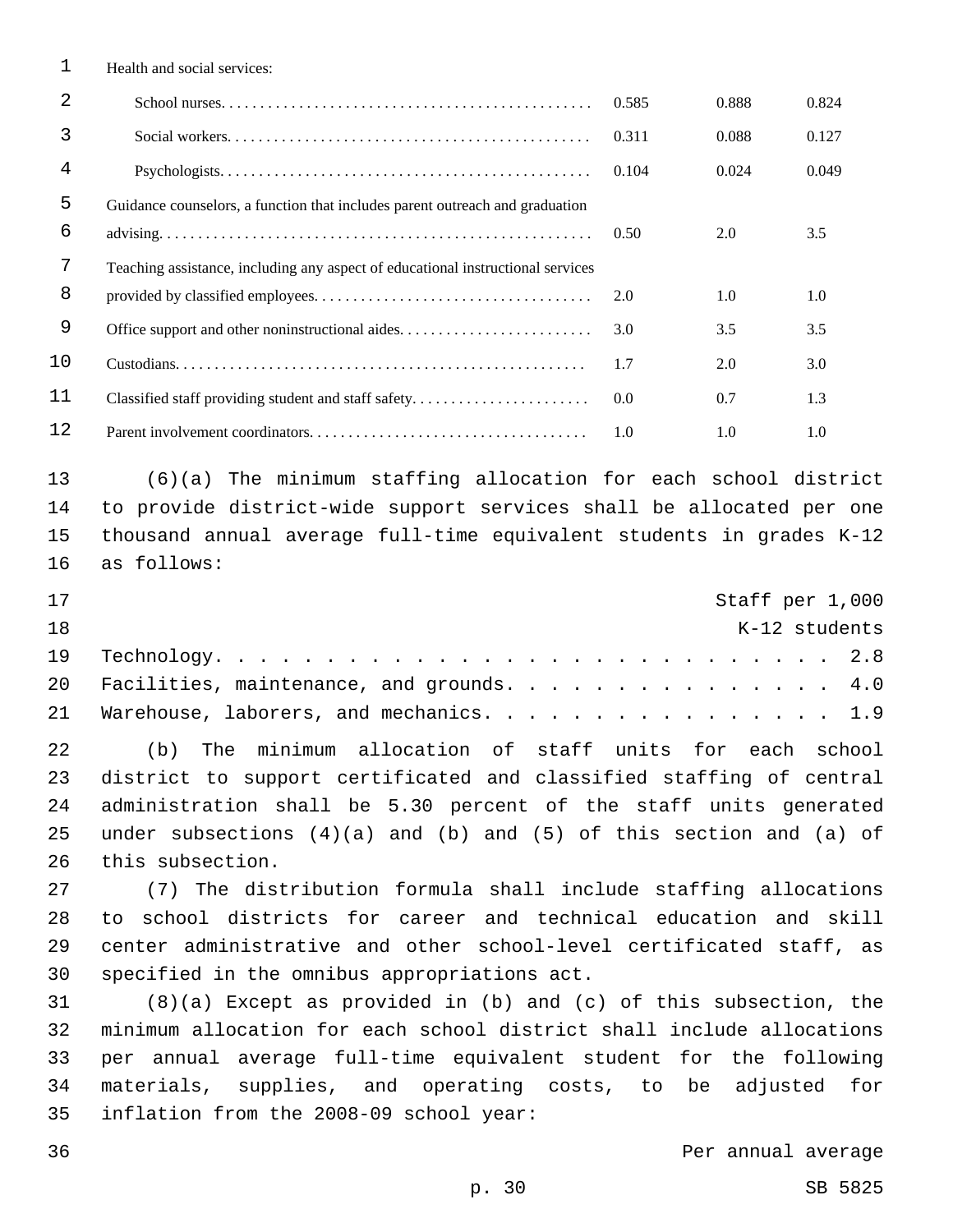| $\mathbf 1$     | full-time equivalent student                                          |
|-----------------|-----------------------------------------------------------------------|
| $\overline{2}$  | in grades K-12                                                        |
| $\mathfrak{Z}$  | \$54.43                                                               |
| $\overline{4}$  | \$147.90<br>Utilities and insurance.                                  |
| 5               |                                                                       |
| $6\phantom{1}6$ | Other supplies and library materials. \$124.07                        |
| 7               | Instructional professional development for certified and              |
| 8               |                                                                       |
| $\mathsf 9$     |                                                                       |
| 10              | Security and central office. \$50.76                                  |
| 11              | (b) During the 2011-2013 biennium, the minimum allocation for         |
| 12              | maintenance, supplies, and operating costs shall be increased as      |
| 13              | in the omnibus appropriations act.<br>specified<br>The<br>following   |
| 14              | allocations, adjusted for inflation from the 2007-08 school year, are |
| 15              | provided in the 2015-16 school year, after which the allocations      |
| 16              | shall be adjusted annually for inflation as specified in the omnibus  |
| 17              | appropriations act:                                                   |
| 18              | Per annual average                                                    |
| 19              | full-time equivalent student                                          |
| 20              | in grades K-12                                                        |
| 21              | \$113.80                                                              |
| 22              | \$309.21                                                              |
| 23              |                                                                       |
| 24              | \$259.39<br>Other supplies and library materials.                     |
| 25              | Instructional professional development for certificated and           |
| 26              | \$18.89                                                               |
| 27              | \$153.18                                                              |
| 28              | \$106.12                                                              |
| 29              | (c) In addition to the amounts provided in (a) and (b) of this        |
| 30              | subsection, beginning in the 2014-15 school year, the<br>omnibus      |
| 31              | appropriations act shall provide the following minimum allocation for |
| 32              | each annual average full-time equivalent student in grades nine       |
| 33              | through twelve for the following materials, supplies, and operating   |
| 34              | costs, to be adjusted annually for inflation:                         |
| 35              | Per annual average                                                    |
| 36              | full-time equivalent student                                          |
| 37              | in grades 9-12                                                        |
| 38              | \$36.35                                                               |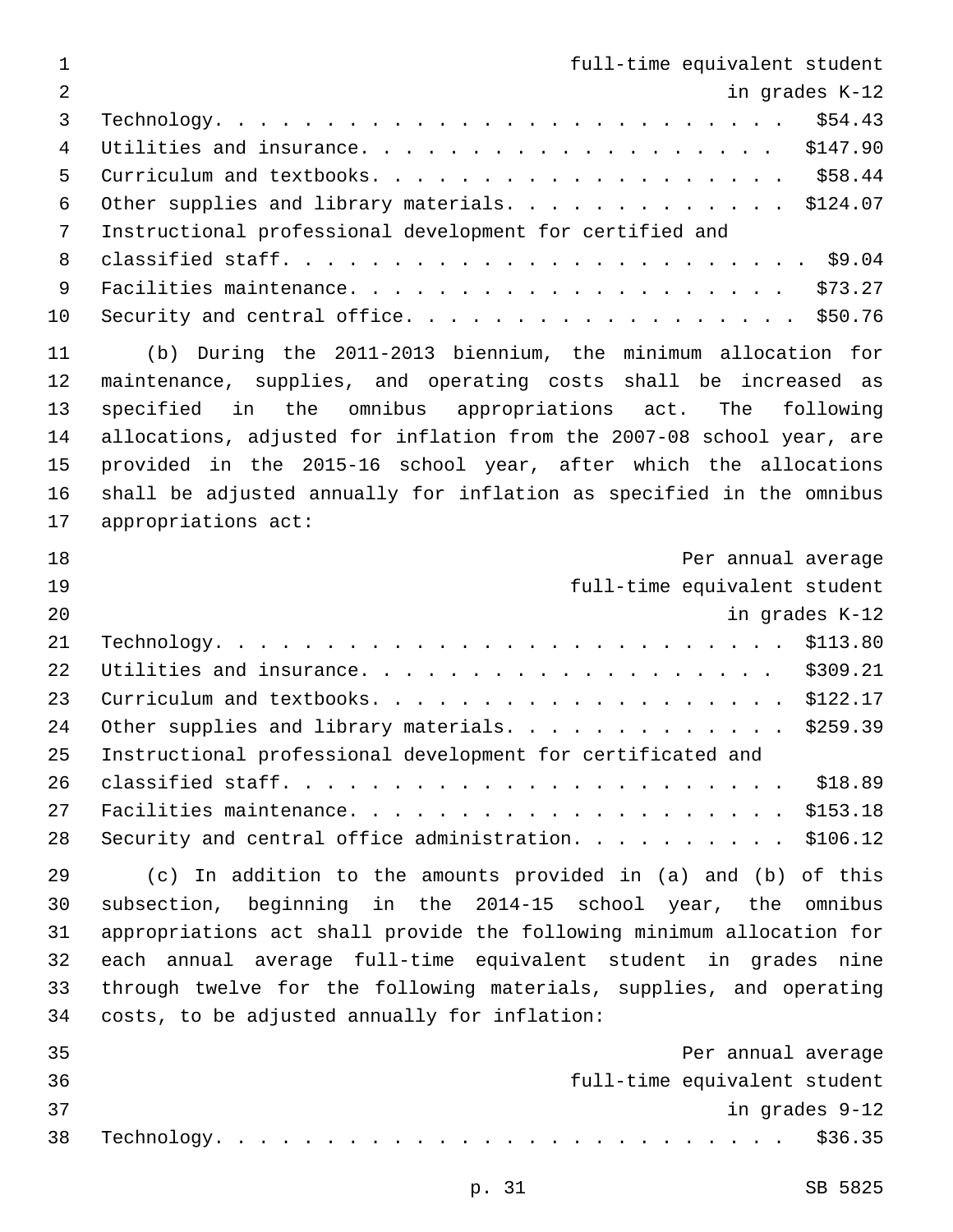| 1 Curriculum and textbooks. \$39.02                           |  |
|---------------------------------------------------------------|--|
| 2 Other supplies and library materials. \$82.84               |  |
| 3 Instructional professional development for certificated and |  |
|                                                               |  |

 (9) In addition to the amounts provided in subsection (8) of this section, the omnibus appropriations act shall provide an amount based on full-time equivalent student enrollment in each of the following:

 (a) Exploratory career and technical education courses for 9 students in grades seven through twelve;

 (b) Preparatory career and technical education courses for students in grades nine through twelve offered in a high school; and (c) Preparatory career and technical education courses for students in grades eleven and twelve offered through a skill center.

 (10) In addition to the allocations otherwise provided under this section, amounts shall be provided to support the following programs 16 and services:

 (a) To provide supplemental instruction and services for underachieving students through the learning assistance program under RCW 28A.165.005 through 28A.165.065, allocations shall be based on the district percentage of students in grades K-12 who were eligible for free or reduced-price meals in the prior school year. The minimum allocation for the program shall provide for each level of prototypical school resources to provide, on a statewide average, 1.5156 hours per week in extra instruction with a class size of 25 fifteen learning assistance program students per teacher. Each school district shall receive a uniform per pupil distribution under this 27 subsection (10)(a). The office of the superintendent of public instruction must calculate a uniform per pupil amount based on the statewide total calculated under this subsection (10)(a).

 (b) To provide supplemental instruction and services for students whose primary language is other than English, allocations shall be based on the head count number of students in each school who are eligible for and enrolled in the transitional bilingual instruction program under RCW 28A.180.010 through 28A.180.080. The minimum allocation for each level of prototypical school shall provide resources to provide, on a statewide average, 4.7780 hours per week in extra instruction with fifteen transitional bilingual instruction program students per teacher. Notwithstanding other provisions of this subsection (10), the actual per-student allocation may be scaled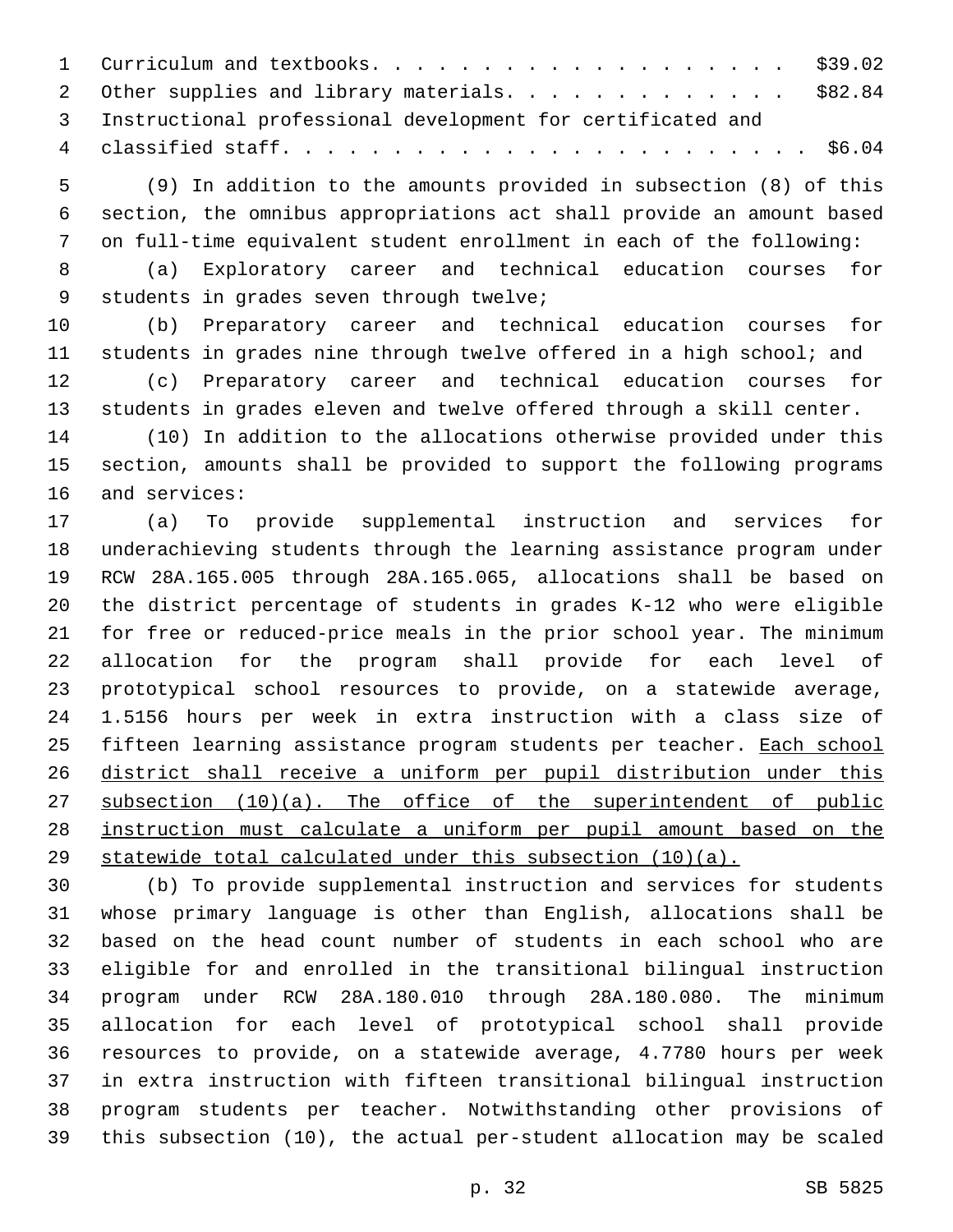to provide a larger allocation for students needing more intensive intervention and a commensurate reduced allocation for students needing less intensive intervention, as detailed in the omnibus appropriations act. Each school district shall receive a uniform per pupil distribution under this subsection (10)(b). The office of the superintendent of public instruction must calculate a uniform per pupil amount based on the statewide total calculated under this 8 subsection  $(10)(b)$ .

 (c) To provide additional allocations to support programs for highly capable students under RCW 28A.185.010 through 28A.185.030, allocations shall be based on two and three hundred fourteen one- thousandths percent of each school district's full-time equivalent basic education enrollment. The minimum allocation for the programs shall provide resources to provide, on a statewide average, 2.1590 hours per week in extra instruction with fifteen highly capable 16 program students per teacher. Each school district shall receive a uniform per pupil distribution under this subsection (10)(c). The office of the superintendent of public instruction must calculate a 19 uniform per pupil amount based on the statewide total calculated under this subsection (10)(c).

 $(11)$  The allocations under subsections  $(4)(a)$  and  $(b)$ ,  $(5)$ ,  $(6)$ , and (8) of this section shall be enhanced as provided under RCW 28A.150.390 on an excess cost basis to provide supplemental instructional resources for students with disabilities. Each school district shall receive a uniform per pupil distribution under this subsection (11). The office of the superintendent of public instruction must calculate a uniform per pupil amount based on the statewide total calculated under this subsection (11).

 (12)(a) For the purposes of allocations for prototypical high schools and middle schools under subsections (4) and (10) of this section that are based on the percent of students in the school who are eligible for free and reduced-price meals, the actual percent of such students in a school shall be adjusted by a factor identified in the omnibus appropriations act to reflect underreporting of free and reduced-price meal eligibility among middle and high school students.

 (b) Allocations or enhancements provided under subsections (4), (7), and (9) of this section for exploratory and preparatory career and technical education courses shall be provided only for courses approved by the office of the superintendent of public instruction 40 under chapter 28A.700 RCW.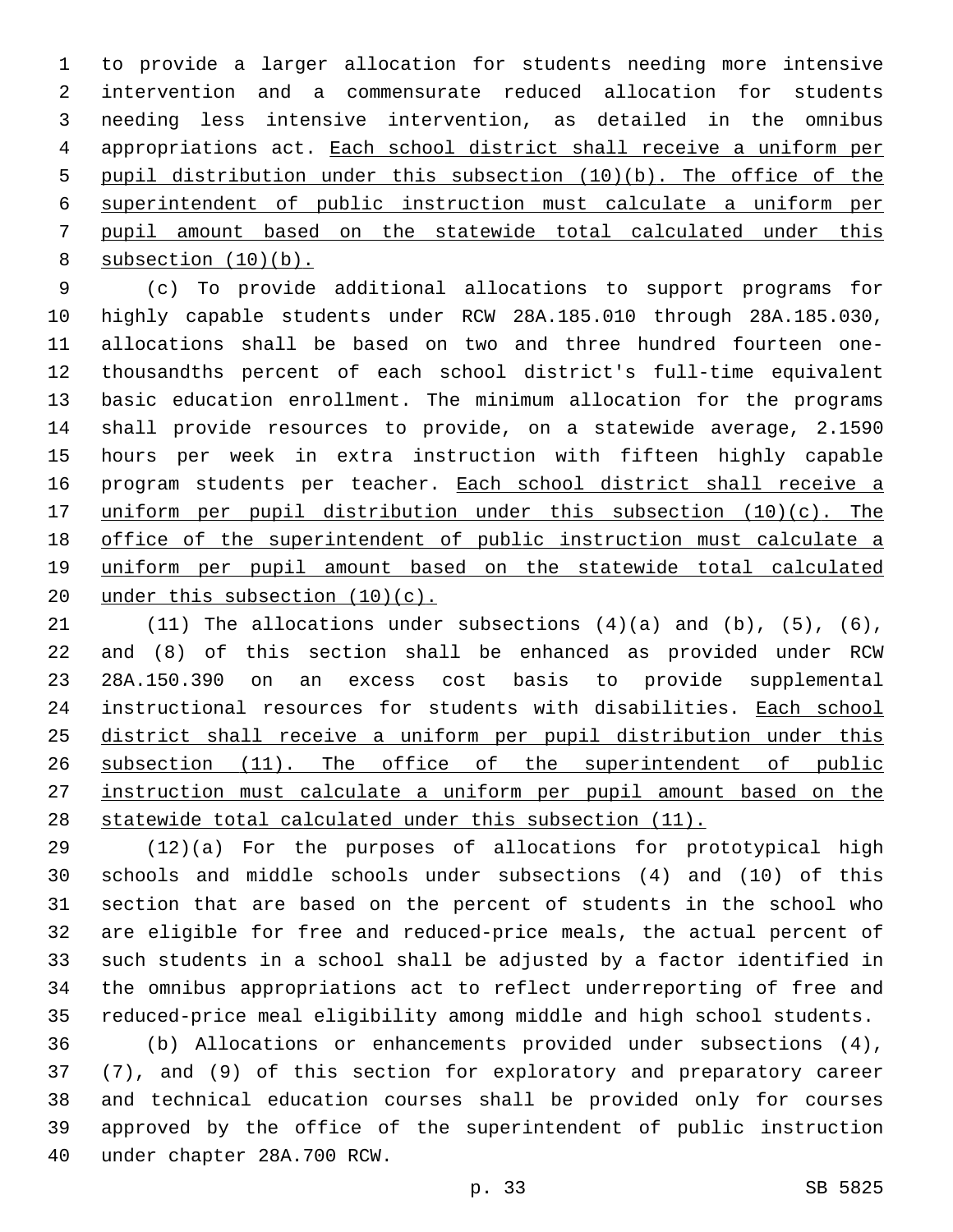(c) For any school district, the minimum total allocation per annual average full-time equivalent student for all allocations under subsections (4) through (11) of this section and sections 203 and 204 of this act, and estimated levies collected under sections 101 and 102 of this act, is eleven thousand five hundred dollars per annual average full-time equivalent student.

 (13)(a) This formula for distribution of basic education funds shall be reviewed biennially by the superintendent and governor. The recommended formula shall be subject to approval, amendment or 10 rejection by the legislature.

 (b) In the event the legislature rejects the distribution formula recommended by the governor, without adopting a new distribution formula, the distribution formula for the previous school year shall 14 remain in effect.

 (c) The enrollment of any district shall be the annual average number of full-time equivalent students and part-time students as provided in RCW 28A.150.350, enrolled on the first school day of each month, including students who are in attendance pursuant to RCW 28A.335.160 and 28A.225.250 who do not reside within the servicing school district. The definition of full-time equivalent student shall be determined by rules of the superintendent of public instruction and shall be included as part of the superintendent's biennial budget request. The definition shall be based on the minimum instructional hour offerings required under RCW 28A.150.220. Any revision of the 25 present definition ((shall)) does not take effect until approved by the house ways and means committee and the senate ways and means 27 committee.

 (d) The office of financial management shall make a monthly review of the superintendent's reported full-time equivalent students in the common schools in conjunction with RCW 43.62.050.

 **Sec. 503.** RCW 28A.150.390 and 2010 c 236 s 3 are each amended to 32 read as follows:

 (1) The superintendent of public instruction shall submit to each regular session of the legislature during an odd-numbered year a programmed budget request for special education programs for students with disabilities. Funding for programs operated by local school districts shall be on an excess cost basis from appropriations provided by the legislature for special education programs for students with disabilities and shall take account of state funds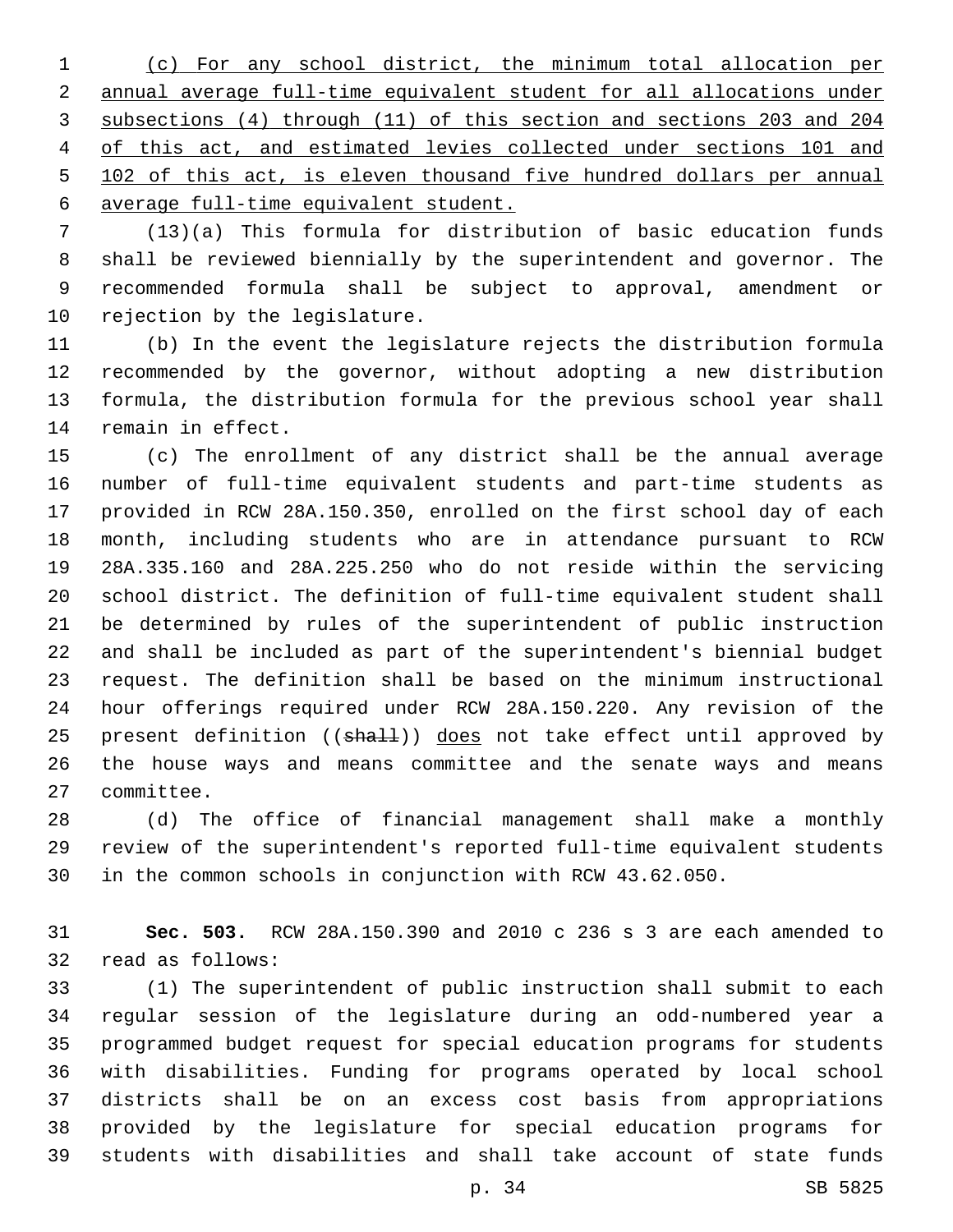1 accruing through RCW 28A.150.260  $((4)$   $(a)$  and  $(b)$ ,  $(5)$ ,  $(6)$ , and  $(2 +8)$ ) (11).

 (2) The excess cost allocation to school districts shall be based 4 on the following:

 (a) A district's annual average headcount enrollment of students ages birth through four and those five year olds not yet enrolled in kindergarten who are eligible for and enrolled in special education, 8 multiplied by the ((district's base allocation per full-time equivalent student, multiplied by 1.15)) per pupil amount specified 10 in RCW 28A.150.260(11); and

 (b) A district's annual average full-time equivalent basic education enrollment, multiplied by the district's funded enrollment 13 percent, multiplied by the ((district's base allocation per full-time equivalent student, multiplied by 0.9309)) per pupil amount specified 15 in RCW 28A.150.260(11).

(3) As used in this section:16

 (a) (("Base allocation" means the total state allocation to all schools in the district generated by the distribution formula under RCW 28A.150.260 (4)(a) and (b), (5), (6), and (8), to be divided by the district's full-time equivalent enrollment.

  $\left(\frac{b}{c}\right)$ ) "Basic education enrollment" means enrollment of resident students including nonresident students enrolled under RCW 28A.225.225 and students from nonhigh districts enrolled under RCW 28A.225.210 and excluding students residing in another district enrolled as part of an interdistrict cooperative program under RCW 28A.225.250.26

 (( $\leftarrow$ )) (b) "Enrollment percent" means the district's resident special education annual average enrollment, excluding students ages birth through four and those five year olds not yet enrolled in kindergarten, as a percent of the district's annual average full-time 31 equivalent basic education enrollment.

 (( $\left(\frac{d}{d}\right)$ ) (c) "Funded enrollment percent" means the lesser of the district's actual enrollment percent or twelve and seven-tenths 34 percent.

**Part VI**

## **Miscellaneous Provisions**

 NEW SECTION. **Sec. 601.** If the provisions of this act would cause any school district to receive less funds than the district